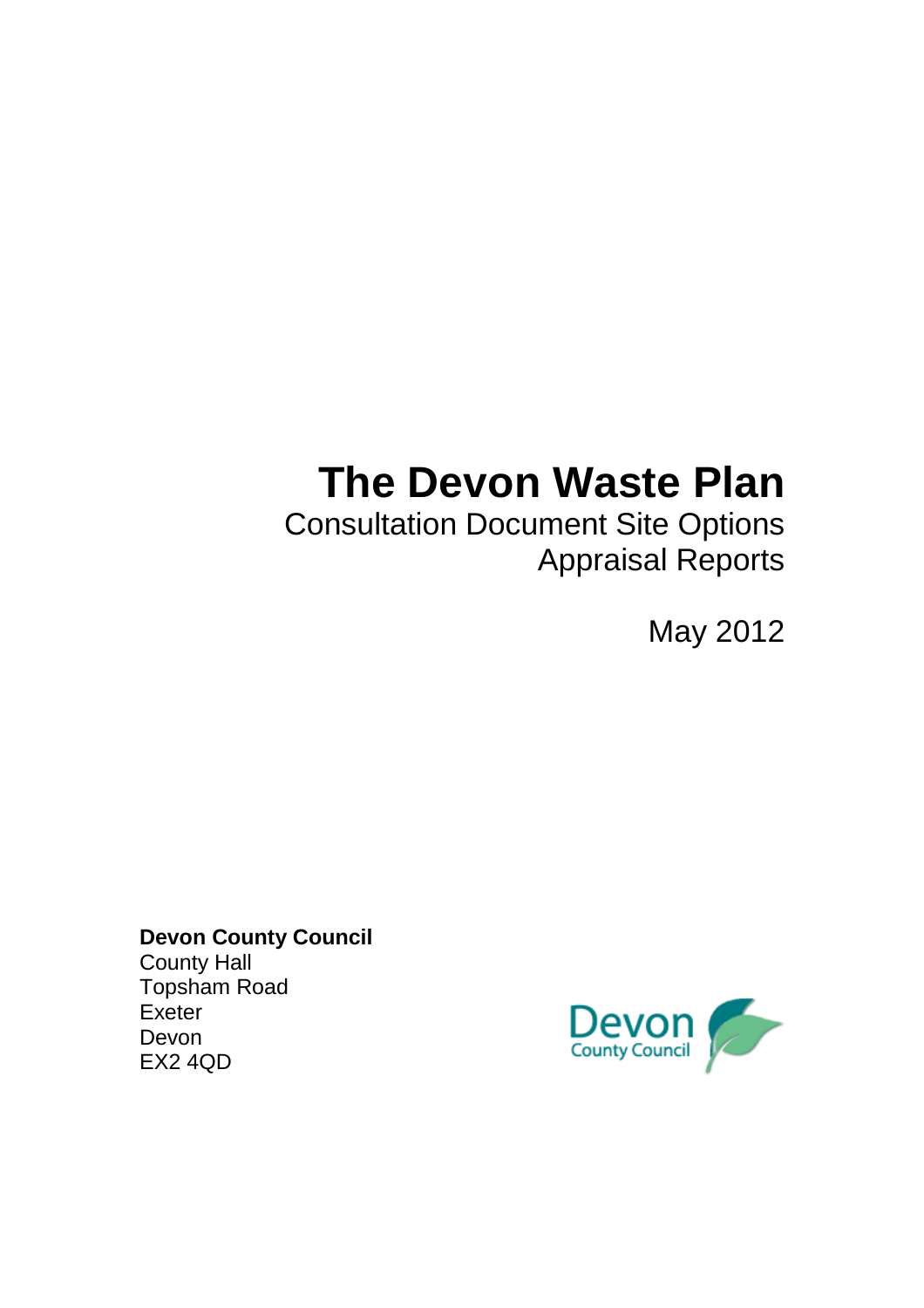

**Figure 1: The location of site options included within the Devon Waste Plan Consultation Document**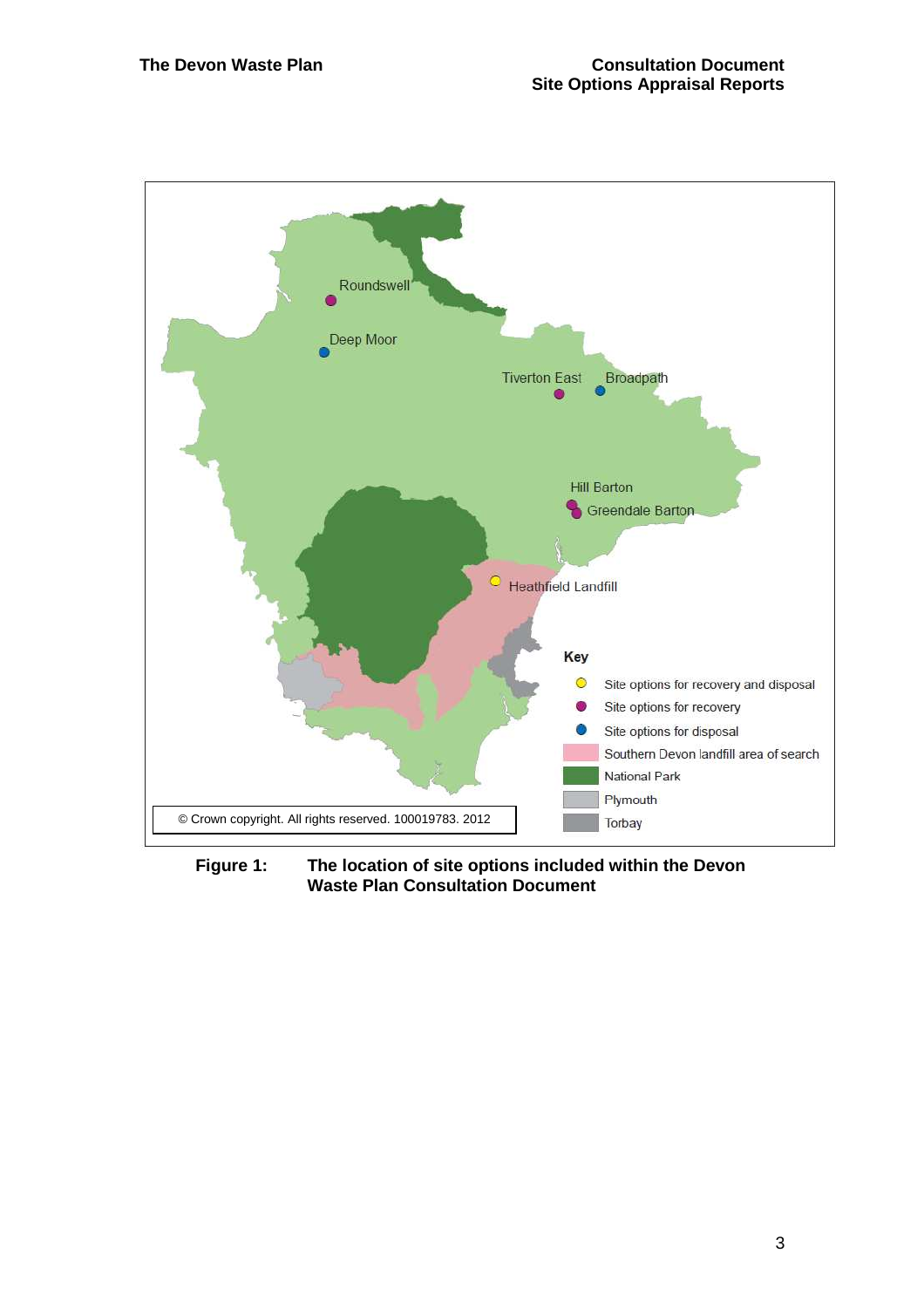| <b>Site Details</b>                                                   |                                                                                                                                                                                                                                                                  |  |  |  |  |  |
|-----------------------------------------------------------------------|------------------------------------------------------------------------------------------------------------------------------------------------------------------------------------------------------------------------------------------------------------------|--|--|--|--|--|
| <b>Site Reference:</b>                                                | <b>Tiverton East</b>                                                                                                                                                                                                                                             |  |  |  |  |  |
| OS Grid Reference:                                                    | 2983 1129                                                                                                                                                                                                                                                        |  |  |  |  |  |
| District:                                                             | Mid Devon                                                                                                                                                                                                                                                        |  |  |  |  |  |
| Parish:                                                               | Tiverton                                                                                                                                                                                                                                                         |  |  |  |  |  |
| Total site area (Ha):                                                 | Northern part of site: 34.6<br>Southern part of site: 74.2<br>Total: 108.8.                                                                                                                                                                                      |  |  |  |  |  |
| Current land use(s)                                                   | Mainly agricultural. Some dwellings and institutional<br>buildings.                                                                                                                                                                                              |  |  |  |  |  |
| Historical land use(s)                                                | Agricultural land, plantations, former Tiverton Joint<br>Hospital.                                                                                                                                                                                               |  |  |  |  |  |
| Adjacent land use(s)                                                  | A361 adjacent to the northern boundary of the site.<br>Tiverton golf club adjacent to the eastern boundary in<br>addition to areas of open countryside. The Grand<br>Western Canal Country Park is located to the south<br>and the town of Tiverton to the west. |  |  |  |  |  |
| Relevant planning history:                                            | The site is allocated in the Mid Devon Core Strategy<br>and the Mid Devon Infrastructure and Allocations DPD<br>as a strategic development proposal for residential and<br>employment development.                                                               |  |  |  |  |  |
| Has the site been<br>considered for waste<br>development in the past? | Yes<br>$\boxtimes$ No                                                                                                                                                                                                                                            |  |  |  |  |  |

| <b>Nature of development</b>          |                                                |
|---------------------------------------|------------------------------------------------|
| Nature of operations to be considered | $\vert \boxtimes$ Recovery (Energy from waste) |
| at site:                              | Disposal (Landfill or land raise)              |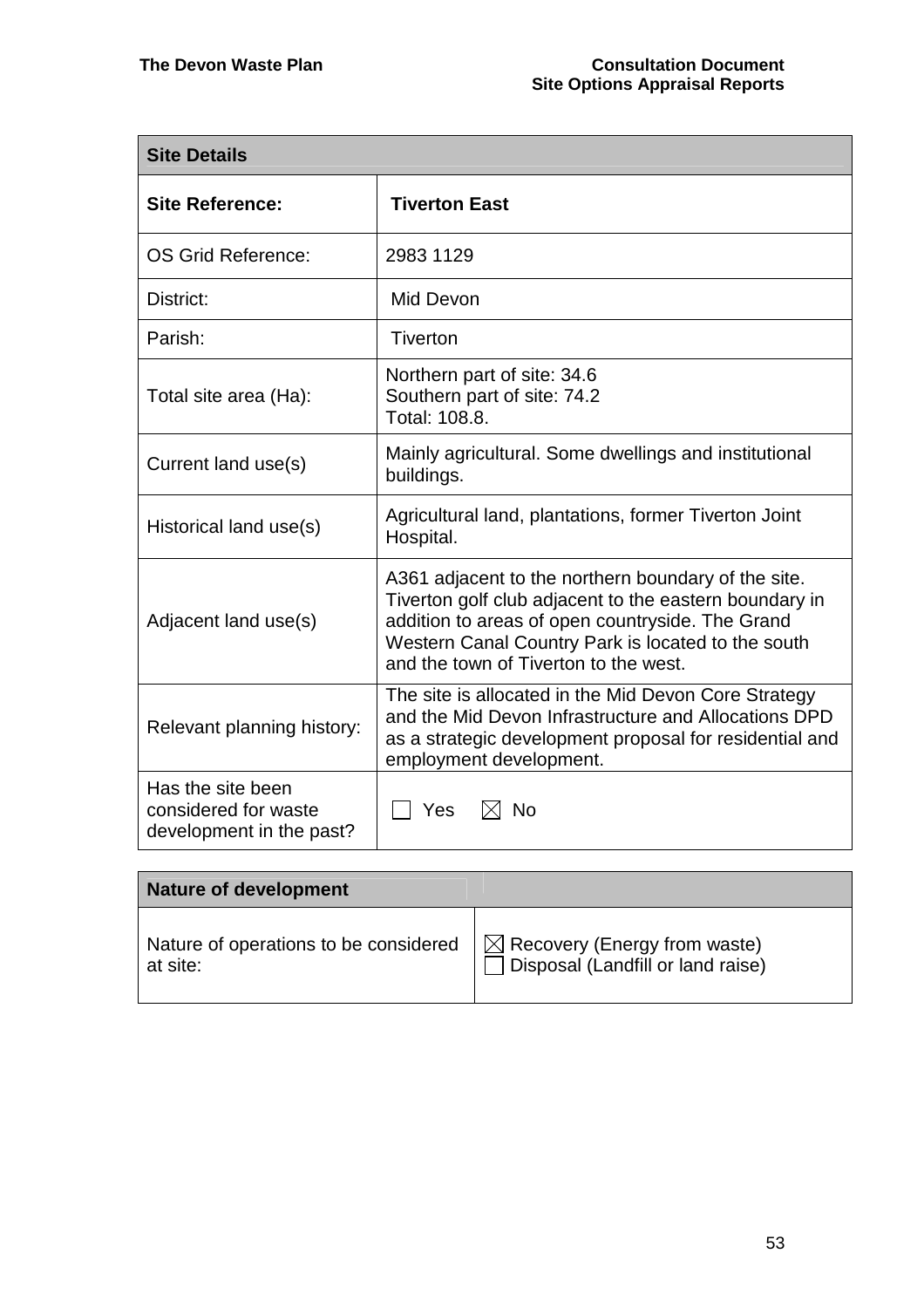| <b>Availability and market interest</b>                                                               |                                                                                                                                                                                                                                         |  |
|-------------------------------------------------------------------------------------------------------|-----------------------------------------------------------------------------------------------------------------------------------------------------------------------------------------------------------------------------------------|--|
| Timescale for site availability.                                                                      | Immediately<br>$\triangleleft$ Up to 5 years<br>5-10 years<br>$10-15$ years                                                                                                                                                             |  |
| If the site is not available immediately<br>please state why:                                         | Mid Devon District Council is<br>anticipating that development of the<br>urban extension may commence in<br>2014/2015, however the wider<br>development of the site is likely to be<br>ongoing during a number of years<br>beyond that. |  |
| Are there any legal/ownership constraints<br>on the site that might prohibit or delay<br>development? | Yes<br>No<br>Unknown at this stage                                                                                                                                                                                                      |  |
| Is there known waste operator interest in<br>the site?                                                | No<br>Yes                                                                                                                                                                                                                               |  |

| <b>Access and transportation</b>                                                                                    |                                                                                                                                                                                                                                                                      |  |  |  |
|---------------------------------------------------------------------------------------------------------------------|----------------------------------------------------------------------------------------------------------------------------------------------------------------------------------------------------------------------------------------------------------------------|--|--|--|
| Point of access to public highway:                                                                                  | The site currently has access to the west<br>end of Blundells Road leading on to Post<br>Hill. Access into the site can also currently<br>be gained by West Manly Lane.                                                                                              |  |  |  |
| Details of any improvements to the<br>public highway that would be required<br>prior to commencement of operations: | As part of the delivery of the urban<br>extension it is likely that a new junction on<br>the A361 to access the site will be required.<br>Additional/improved highway access may<br>also be required to provide access across<br>the site broadly from east to west. |  |  |  |
| Means of transportation of waste<br>to/from the site:<br>(e.g. road, rail, water or a<br>combination)               | Road.<br>Rail unlikely due to distance from existing<br>line.                                                                                                                                                                                                        |  |  |  |

| <b>Basic site requirements</b>                                          | Y/N          |
|-------------------------------------------------------------------------|--------------|
| Is the site within the area of search for the preferred spatial option? | $\checkmark$ |
| Is the site of an appropriate size (a minimum of 1ha) to contribute     |              |
| towards the delivery of the Waste Plan?                                 |              |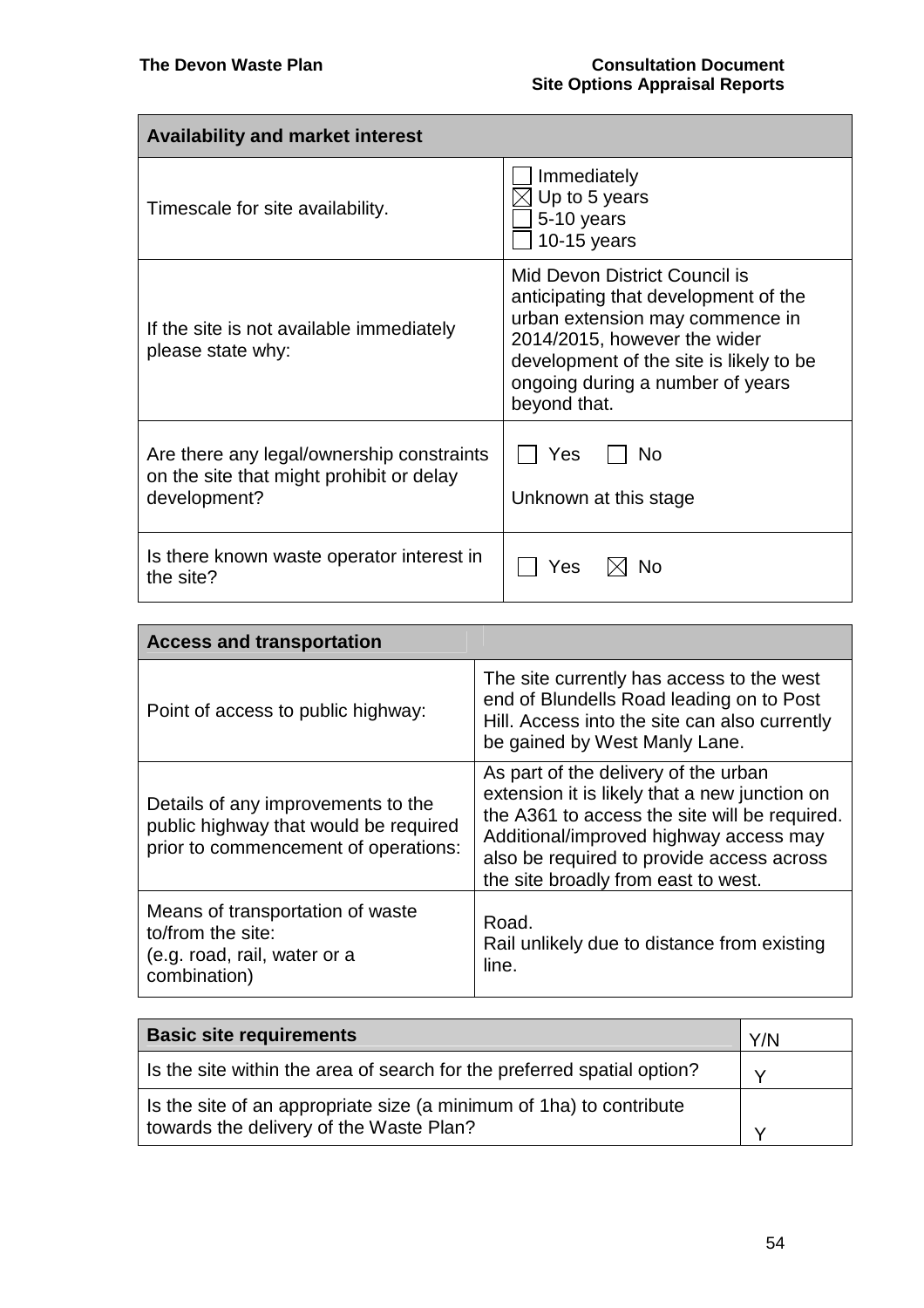# **Site Location Plan (Scale 1:20,000)**

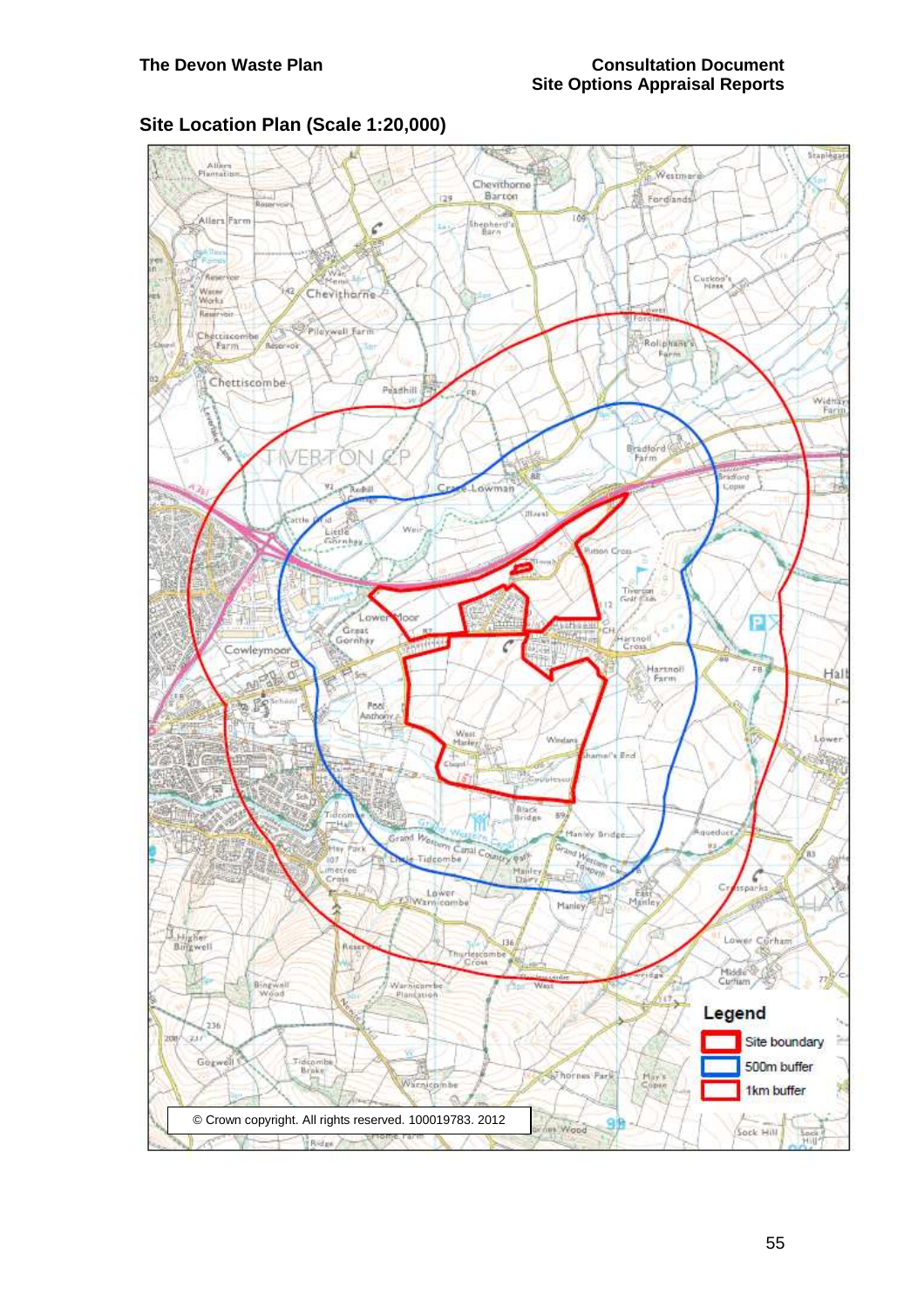# **Consideration of constraints criteria**

| No.            | <b>Indicators</b>                                                                                                                                                  | Stage 2 | Stage 3        | <b>Additional Comments</b>                                                                                                                                                                                                                                                                                                                                                                                                                                                                                                                                                                                                                                                                                                                                                                                                                                                                                                                                                                                                                                                                                                                                                 |
|----------------|--------------------------------------------------------------------------------------------------------------------------------------------------------------------|---------|----------------|----------------------------------------------------------------------------------------------------------------------------------------------------------------------------------------------------------------------------------------------------------------------------------------------------------------------------------------------------------------------------------------------------------------------------------------------------------------------------------------------------------------------------------------------------------------------------------------------------------------------------------------------------------------------------------------------------------------------------------------------------------------------------------------------------------------------------------------------------------------------------------------------------------------------------------------------------------------------------------------------------------------------------------------------------------------------------------------------------------------------------------------------------------------------------|
| 1              | Loss or impact on open space<br>(including recreational land, tourist<br>attractions, managed woodland,<br>allotments and playing fields etc)                      | r r r   | 3              | This is a Greenfield site currently<br>comprising largely of open fields, however<br>these fields generally do not have public<br>access. Tiverton golf course is located<br>directly to the east of the northern section<br>of the site, with playing fields adjacent to<br>the west. The site provides the setting for<br>these areas. In addition, a Public Right of<br>Way (PROW) extends through a small<br>part of the site (the north westerly edge)<br>suggesting this area can be enjoyed as<br>open space, with the remainder of the site<br>providing the setting for this area. Despite<br>this, the PROW may be able to be<br>realigned.<br>The Grand Western Canal Country Park<br>is located to the south of the site within<br>500m of the site boundary. If a waste<br>facility were to come forward in this area,<br>the site would need to be sensitively<br>located in regard to the canal.                                                                                                                                                                                                                                                            |
| $\overline{2}$ | Impact on residential properties,<br>businesses & services - including all<br>noise, dust, air pollution, odour,<br>vibration and visually sensitive<br>receptors. | rrr     | $\overline{2}$ | There are a number of residential<br>properties located within the southern part<br>of the site at Copplestone and six<br>residential properties in the northern part<br>of the site. In addition the site has been<br>identified by Mid Devon District Council<br>as an area for strategic growth in the form<br>of an urban extension which would<br>incorporate a large number of dwellings<br>(1550-2000) and a large area of<br>employment space. Consequently the<br>site could score red for this indicator,<br>however, due to the large scale of the<br>site, it is likely that it may be possible to<br>sensitively locate the waste development<br>within the site and there is also the<br>opportunity to incorporate Combined Heat<br>Power and district heating which could<br>provide benefits to the local population.<br>The site has therefore been scored<br>high/medium in terms of potential impact.<br>The site is divided by Blundells Road and<br>Post Hill and there are a number of<br>residential properties that are either side<br>of these roads (not falling within the site<br>boundary but between the two areas<br>covered by the site). |
| 3              | Impact on health deprived wards                                                                                                                                    |         |                | The site is within two Wards, neither of<br>which is classified as being health<br>deprived. The northern part of the site is<br>within Lowman Ward (E01020066) in a<br>Lower Super Output Area (LSOA) which<br>has a health deprivation rating of 29,829.<br>The remainder of the site is within<br>Cranmore Ward (E01020051) which has<br>a health deprivation rating of 25,588.                                                                                                                                                                                                                                                                                                                                                                                                                                                                                                                                                                                                                                                                                                                                                                                         |
| 4              | Impact on Public Rights of Way and<br>other countryside access                                                                                                     | rrr     | 3              | Only a very small area of the site (the<br>north westerly edge) has part of a Public<br>Right of Way (PROW) extending through<br>it, Tiverton Footpath 19. Tiverton<br>Footpath 19, 20 and 25, Halberton<br>Footpath 34 are all located within 500m of<br>the site.<br>The Grand Western Canal Country Park<br>runs within 500m of the site. As a result<br>the impact on PROW and public access is                                                                                                                                                                                                                                                                                                                                                                                                                                                                                                                                                                                                                                                                                                                                                                        |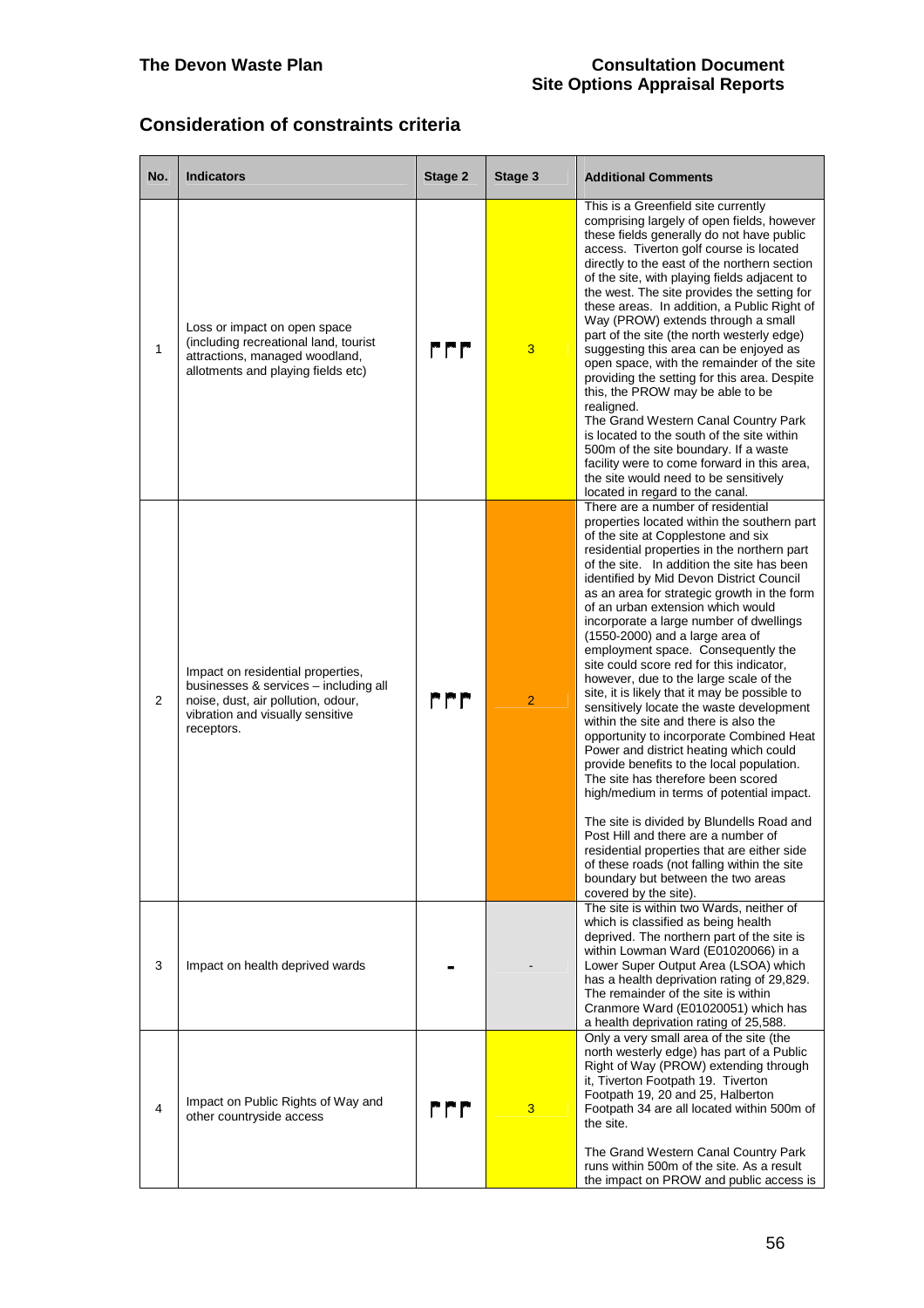|   |                                                                                                                        |     |   | considered to be medium.                                                                                                                                                                                                                                                                                                                                                                                                                                                                                                                                                                                                                                                                                                                                                                                                                                                                                                                                                                                                                                                                                                                                                                                                                                                                                                                                                                                                    |
|---|------------------------------------------------------------------------------------------------------------------------|-----|---|-----------------------------------------------------------------------------------------------------------------------------------------------------------------------------------------------------------------------------------------------------------------------------------------------------------------------------------------------------------------------------------------------------------------------------------------------------------------------------------------------------------------------------------------------------------------------------------------------------------------------------------------------------------------------------------------------------------------------------------------------------------------------------------------------------------------------------------------------------------------------------------------------------------------------------------------------------------------------------------------------------------------------------------------------------------------------------------------------------------------------------------------------------------------------------------------------------------------------------------------------------------------------------------------------------------------------------------------------------------------------------------------------------------------------------|
| 5 | Potential for physical constraints on<br>areas allocated or emerging within<br>District Development Plans for housing, | rrr | 3 | The site itself is allocated for mixed<br>residential and commercial development<br>within the Mid Devon Allocations and<br>Infrastructure Development Plan<br>Document policies AL/TIV/1 - 7. There is<br>the potential for nuisance subject to the<br>type of recovery operation, location of the<br>possible facility and mitigation measures<br>which will be subject to a masterplanning<br>process. Although the site does include<br>substantial residential development, the<br>site is large enough to mitigate the impact<br>of a waste facility through the separation<br>of incompatible landuses. Again, the<br>masterplanning process will be important<br>here.                                                                                                                                                                                                                                                                                                                                                                                                                                                                                                                                                                                                                                                                                                                                              |
|   | tourism or recreation                                                                                                  |     |   | There is a potential emerging<br>development site which may include a<br>variety of uses including employment<br>development at J27 of the M5 (as<br>identified within a consultation draft of the<br>MDDC Economic Development Strategy).<br>J27 is approximately 6km east of the<br>Tiverton East site. This is a considerable<br>distance which reduces the likelihood of a<br>negative impact. In addition, employment<br>allocations are not considered to be<br>particularly sensitive to waste<br>development for the purpose of this<br>exercise.                                                                                                                                                                                                                                                                                                                                                                                                                                                                                                                                                                                                                                                                                                                                                                                                                                                                   |
| 6 | Impact upon proposed Mineral<br>Safeguarding Area or adopted Mineral<br><b>Consultation Area</b>                       |     | 5 | No impact on mineral resources.                                                                                                                                                                                                                                                                                                                                                                                                                                                                                                                                                                                                                                                                                                                                                                                                                                                                                                                                                                                                                                                                                                                                                                                                                                                                                                                                                                                             |
| 7 | Conflict with utilities infrastructure<br>(electricity, gas and water)                                                 |     | 3 | <b>South West Water</b><br>The Waste Water Supply Demand<br>Manager at South West Water has<br>indicated that this site has minimal SWW<br>assets including potable, surface water<br>drain and combined sewer. He therefore<br>scored this site as presenting a medium<br>risk to SWW assets. It should be noted<br>that at this stage the assessment is at a<br>very high level and it is only when SWW<br>see plans of what is proposed, along with<br>foundation details will they be able to give<br>a more definitive answer. Although SWW<br>have said that a lot of their assets can be<br>moved it could be a very expensive<br>process and they would be looking for the<br>developer to pay for this.<br><b>Western Power Distribution</b><br>There are no overhead lines extending<br>through the site. The Primary System<br>Design Engineer in the Primary System<br>Design Team at WPD has indicated that it<br>may be necessary to divert circuits at a<br>reasonable cost in most instances,<br>however, these should not present a<br>major constraint to development at the<br>site (Score medium/low).<br>Telecommunication companies, including<br>BT and Virgin media, have not been<br>contacted at this stage in the appraisal<br>process as it is considered that any<br>issues surrounding this type of<br>infrastructure is likely to be addressed<br>effectively at planning application stage. |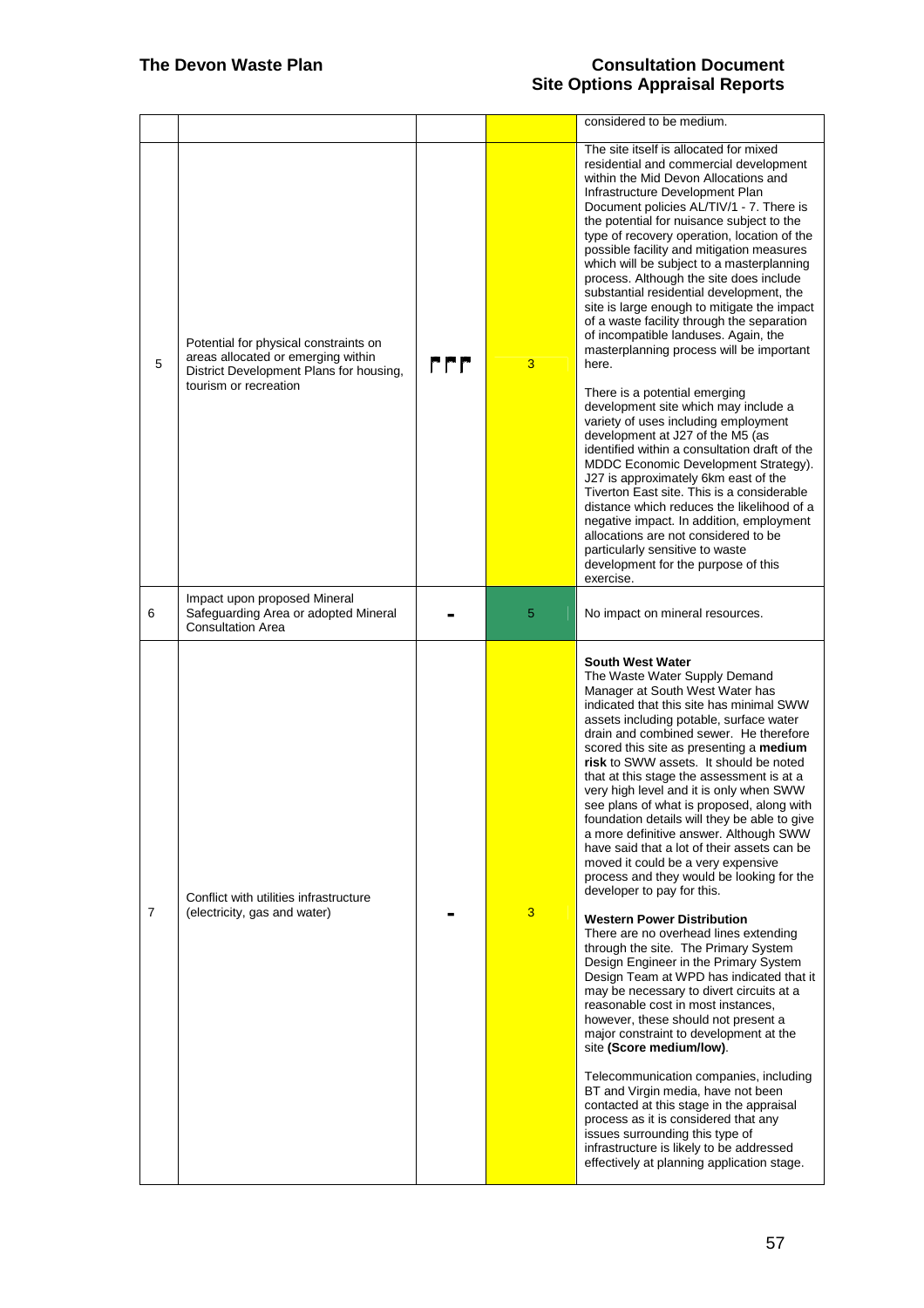| 8  | Conflict with Aerodrome Safeguarding<br>Areas, MOD Safeguarding Areas and<br>Cobbacombe Cross (weather radar)<br>Areas             | rr | 3              | The site is located within an area where<br>restrictions are imposed as result of<br>Cobbacombe Cross mast. Consultation<br>is required for any building, structures or<br>works exceeding 45.7m above ground<br>level and for any large metal structure<br>(e.g. pylons or silos). Due to uncertainty<br>at this stage in relation to the detailed<br>dimensions and potential stack height of<br>waste development which may come<br>forward at the site, this presents a<br>significant constraint to potential recovery<br>development in this location. However,<br>the variation in design and development<br>features across the energy from waste<br>technologies may result in one type of<br>recovery technology, for example, MBI,<br>which typically requires a large stack to<br>be unacceptable, but something with a<br>smaller stack height, for example,<br>gasification or pyrolysis being more<br>acceptable. Detailed discussions would<br>be required at pre-application stage to<br>consider if mitigation is possible. A<br>precautionary approach has been<br>adopted at this stage in terms of the<br>scoring of this site option. |
|----|------------------------------------------------------------------------------------------------------------------------------------|----|----------------|-------------------------------------------------------------------------------------------------------------------------------------------------------------------------------------------------------------------------------------------------------------------------------------------------------------------------------------------------------------------------------------------------------------------------------------------------------------------------------------------------------------------------------------------------------------------------------------------------------------------------------------------------------------------------------------------------------------------------------------------------------------------------------------------------------------------------------------------------------------------------------------------------------------------------------------------------------------------------------------------------------------------------------------------------------------------------------------------------------------------------------------------------------------|
| 9  | Capacity of existing transportation<br>network to deal with additional traffic                                                     |    | $\overline{4}$ | The existing road infrastructure would<br>require adaptation to ensure suitable<br>access to the site. This is more likely to<br>be deliverable in the context of the access<br>routes for the surrounding proposed<br>development allocated within the Mid<br>Devon local planning policy. Access to<br>the A361 would be preferable.                                                                                                                                                                                                                                                                                                                                                                                                                                                                                                                                                                                                                                                                                                                                                                                                                      |
| 10 | Implication of potential routing of waste<br>to site on highway network                                                            |    | $\overline{4}$ | <b>North of Blundells Road</b><br>Access from the east would be unlikely to<br>be suitable as traffic would have to pass<br>through Halberton and Sampford<br>Peverell. Access from the west along<br>Blundells Road may be acceptable<br>depending on traffic generation. A new<br>access from the A361 (provided by the<br>Tiverton EUE) would be preferable.<br>South of Blundells Road<br>As above except that access from the<br>A361 would be unlikely to be feasible.<br>West Manley Lane would be unlikely to<br>be suitable for additional traffic due to its<br>restricted width and lack of passing<br>places.                                                                                                                                                                                                                                                                                                                                                                                                                                                                                                                                   |
| 11 | Impact on Special Areas for<br>Conservation (SAC), Special Protection<br>Areas (SPA) or Ramsar sites                               |    | 5              | No European Sites located within 10km.                                                                                                                                                                                                                                                                                                                                                                                                                                                                                                                                                                                                                                                                                                                                                                                                                                                                                                                                                                                                                                                                                                                      |
| 12 | Impact on South Hams Special Area for<br>Conservation (SAC) greater horseshoe<br>bat strategic flyways and sustenance<br>zones     |    | 5              | The sustenance zone of the SAC is over<br>30km away to the south. No impacts are<br>likely.                                                                                                                                                                                                                                                                                                                                                                                                                                                                                                                                                                                                                                                                                                                                                                                                                                                                                                                                                                                                                                                                 |
| 13 | Impact on biological Sites of Special<br>Scientific Interest (SSSI), National<br>Nature Reserves (NNR) or Local Nature<br>Reserve. | rr | 3              | The following SSSI is located within 5km<br>of the site:<br>Tidcombe Lane Fen is less than 100m<br>SW (wetland with floral interest) of the<br>site. The National Planning Policy<br>Framework states that planning<br>permission should be refused for<br>development resulting in the loss or<br>deterioration of SSSIs. The fen SSSI                                                                                                                                                                                                                                                                                                                                                                                                                                                                                                                                                                                                                                                                                                                                                                                                                     |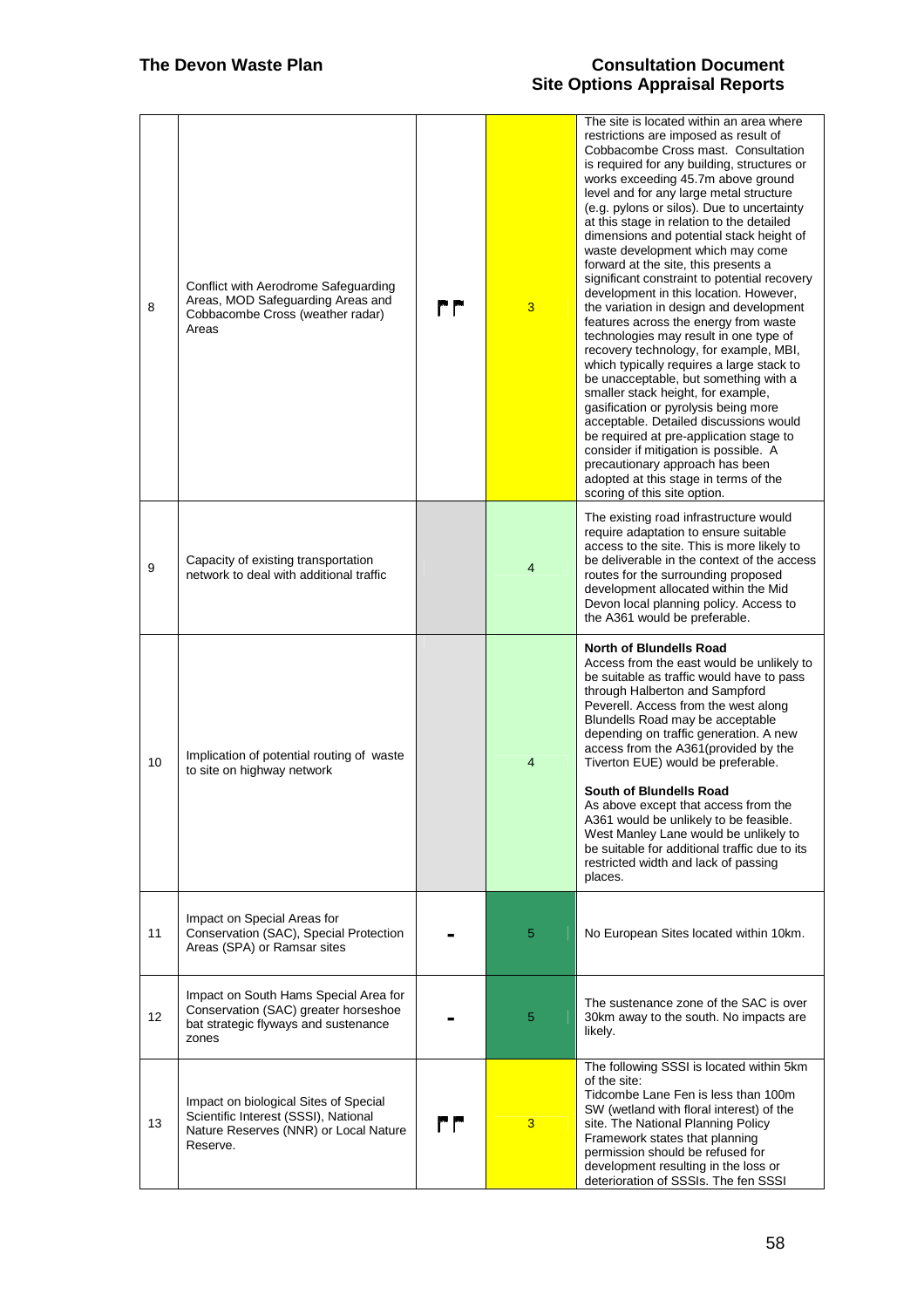|    |                                                                                       |     |   | could have some level of sensitivity to<br>potential emissions to water and air but<br>common place mitigation technologies<br>could keep these to within acceptable<br>limits so that any potential impacts would<br>be negligible. The SSSI is dependent on<br>a continued supply of good quality (and<br>quantity) of water. Any development<br>would need to show that it would not<br>impact upon ground or surface water low<br>to the site.                                                                                                                                                                                                                                                                                                                                                                                                                                                                                                                                                                                                         |
|----|---------------------------------------------------------------------------------------|-----|---|------------------------------------------------------------------------------------------------------------------------------------------------------------------------------------------------------------------------------------------------------------------------------------------------------------------------------------------------------------------------------------------------------------------------------------------------------------------------------------------------------------------------------------------------------------------------------------------------------------------------------------------------------------------------------------------------------------------------------------------------------------------------------------------------------------------------------------------------------------------------------------------------------------------------------------------------------------------------------------------------------------------------------------------------------------|
|    |                                                                                       |     |   | County Wildlife Site (CWS):<br>Snake's Wood comprises ancient<br>woodland that can be particularly<br>sensitive to atmospheric deposition of<br>pollutants. Air quality modelling at the<br>project stage would need to establish<br>there would be no significant impact on<br>this sensitive habitat. The National<br>Planning Policy Framework states that<br>planning permission should be refused for<br>development resulting in the loss or<br>deterioration of SSSIs and ancient<br>woodland.                                                                                                                                                                                                                                                                                                                                                                                                                                                                                                                                                      |
| 14 | Impact on County Wildlife Sites or non<br>designated nature reserve                   | rr  | 3 | NB: All emissions to air are controlled by<br>Environment Agency permits which take<br>deposition onto sensitive habitats into<br>consideration; if emissions are within<br>permitted limits, no significant effect<br>should occur.                                                                                                                                                                                                                                                                                                                                                                                                                                                                                                                                                                                                                                                                                                                                                                                                                       |
|    |                                                                                       |     |   | The Grand Western Canal is also located<br>south of the site and could be sensitive to<br>any discharges to water originating from<br>the waste recovery option. Operational<br>failure of particular facilities (e.g. an<br>anaerobic digester) could have significant<br>consequences for the quality of water and<br>the species that are dependent on that<br>water course. With suitable mitigation<br>technology and a worse-case scenario<br>emergency plan, discharges from any<br>waste recovery option could be limited so<br>that any impact could be mitigated.                                                                                                                                                                                                                                                                                                                                                                                                                                                                                |
| 15 | Impact on Strategic Nature Areas (SNA)                                                |     | 5 | Strategic nature area not within 1km of<br>the site.                                                                                                                                                                                                                                                                                                                                                                                                                                                                                                                                                                                                                                                                                                                                                                                                                                                                                                                                                                                                       |
| 16 | Impact on legally protected and<br>Biodiversity Action Plan (BAP) priority<br>species | rrr | 3 | There are four locations within site with<br>recordings of legally protected species,<br>including brown hairstreak, common<br>dormouse, Buff Ermine, Cinnabar, Dark-<br>Barred Twin-Spot Carpet, Dot Moth,<br>Dusky Thorn, Green-Brindled Crescent,<br>Grey Dagger, Knotgrass, Lackey, Mottled<br>Rustic, Mouse Moth, Powdered Quaker,<br>Rosy Minor, Rosy Rustic, Rustic, Shaded<br>Broad-Bar, Shoulder-Striped Wainscot,<br>Small Phoenix, Small Square-Spot,<br>Spinach, Wall Brown, White Ermine,<br>Sallow, Beaded Chestnut, otter and water<br>vole.<br>The site comprises mainly agricultural<br>fields bordered by mature managed<br>hedgerows with occasional mature trees.<br>These habitats are highly likely to support<br>breeding birds, dormouse, bats (roosting<br>and commuting), badger, reptiles and a<br>host of invertebrate species. Water<br>courses to the south of the site are highly<br>likely to support water vole and otter. Any<br>discharge to water could have significant<br>effects on a range of species that utilise |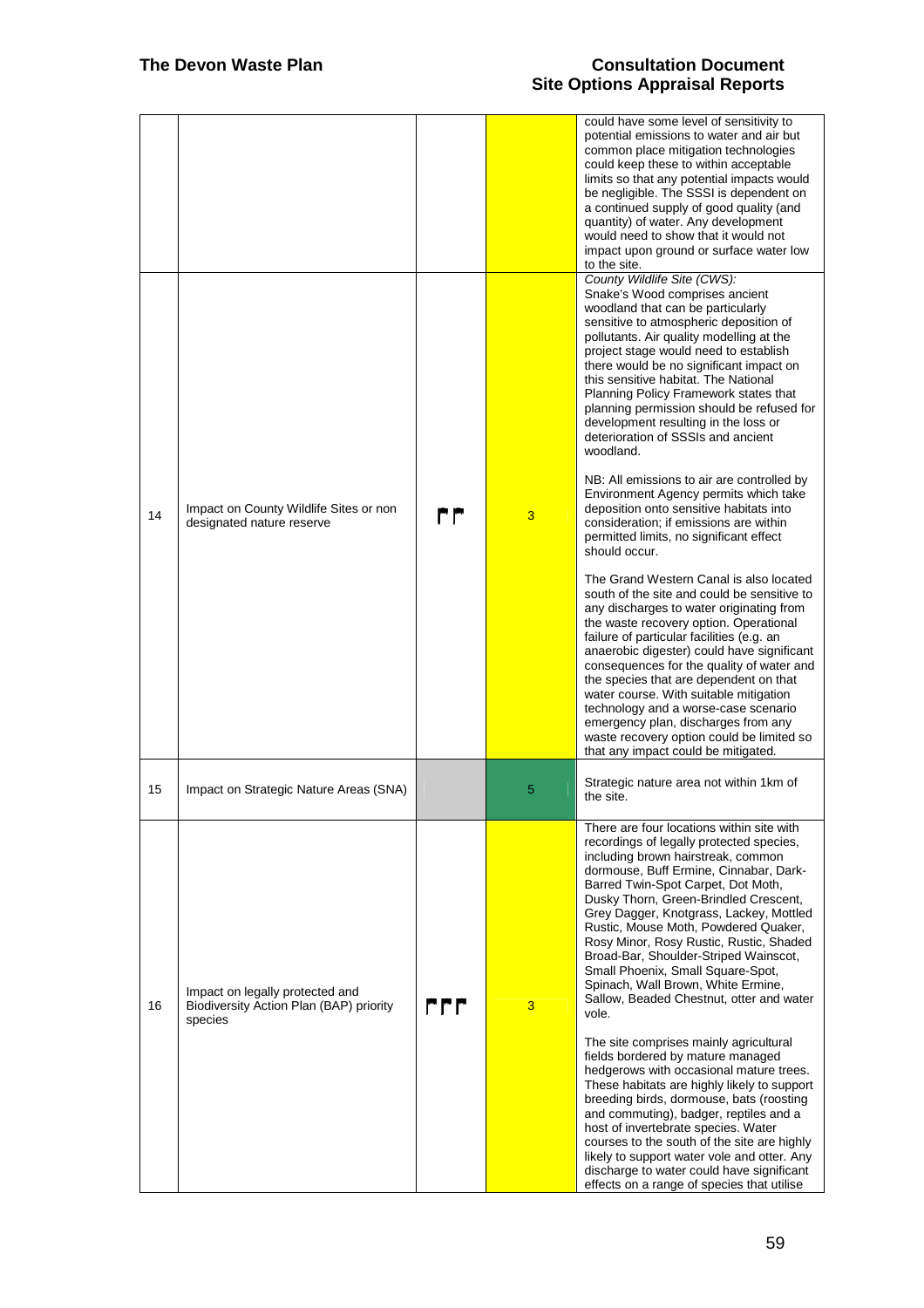|    |                                                                 |       |   | those watercourses. Project level survey<br>would be required to ascertain their likely<br>presence and inform appropriate<br>mitigation.<br>Appropriate mitigation could suitably<br>reduce any residual risk to protected<br>species to acceptable levels.                                                                                                                                                                                                                                                                                                                                                                                                                                                                                                                                                                                                                                                                                                                                                                                                                                                                                                                                                                                                                                         |
|----|-----------------------------------------------------------------|-------|---|------------------------------------------------------------------------------------------------------------------------------------------------------------------------------------------------------------------------------------------------------------------------------------------------------------------------------------------------------------------------------------------------------------------------------------------------------------------------------------------------------------------------------------------------------------------------------------------------------------------------------------------------------------------------------------------------------------------------------------------------------------------------------------------------------------------------------------------------------------------------------------------------------------------------------------------------------------------------------------------------------------------------------------------------------------------------------------------------------------------------------------------------------------------------------------------------------------------------------------------------------------------------------------------------------|
| 17 | Potential to lead to loss or damage of<br>ancient woodland      | r F   | 3 | An area of ancient woodland is located<br>within 500m of the site to the south (the<br>same area covered by Snake's Wood<br>County Wildlife Site).<br>Snake's Wood comprises ancient<br>woodland, a habitat that can be<br>particularly sensitive to atmospheric<br>deposition of pollutants. Air quality<br>modelling at the project stage would need<br>to establish there would be no significant<br>impact on this sensitive habitat. The<br>National Planning Policy Framework<br>states that planning permission should be<br>refused for development resulting in the<br>loss or deterioration of ancient woodland.<br>NB: All emissions to air are controlled by<br>Environment Agency permits which take<br>deposition onto sensitive habitats into<br>consideration; if emissions are within<br>permitted limits, no significant effect<br>should occur.                                                                                                                                                                                                                                                                                                                                                                                                                                   |
| 18 | Impact upon Biodiversity Action Plan<br>(BAP) priority habitats |       |   | There are two areas of BAP priority<br>habitat located within 500m of the site.<br>Lowland mixed deciduous woodland to<br>the south (the same area covered by<br>Snake's Wood CWS) and Fens to the<br>west of the site (the same area covered<br>by Tidcombe Lane Fen SSSI).<br>The woodland BAP habitat is ancient<br>woodland, a habitat that can be<br>particularly sensitive to atmospheric<br>deposition of pollutants. Air quality<br>modelling at the project stage would need<br>to establish there would be no significant<br>impact on this sensitive habitat. The<br>National Planning Policy Framework<br>states that planning permission should be<br>refused for development resulting in the<br>loss or deterioration of ancient woodland<br>while the fen habitat is afforded policy<br>protection (in addition to legal SSSI<br>protection) via Local Plans. The fen<br>habitat is dependant on quantity and<br>quality of water (ground and surface). Any<br>development affecting water levels in the<br>area would have to show there would be<br>no change in supply to the fen. Both<br>discharge to water and emissions to air<br>are controlled by Environment Agency<br>permit. Adherence to these limits should<br>reduce potential for impact upon sensitive<br>habitats. |
| 19 | Impact on Tree Preservation Orders<br>(TPOs) at site            | r r r | 3 | Advice from Mid Devon District Council<br>has indicated that this site does contain a<br>tree subject to a TPO (TPO11/00004/TPO<br>at Post Hill), there are also trees with<br>TPOs nearby - 94/00007/TPO (Post Hill)<br>and 84/00001/TPO (Post Hill).<br>This is however a large site and it may be<br>possible to reduce the risk of harm to<br>these trees through considering the<br>location of a potential facility within the<br>wider area.                                                                                                                                                                                                                                                                                                                                                                                                                                                                                                                                                                                                                                                                                                                                                                                                                                                  |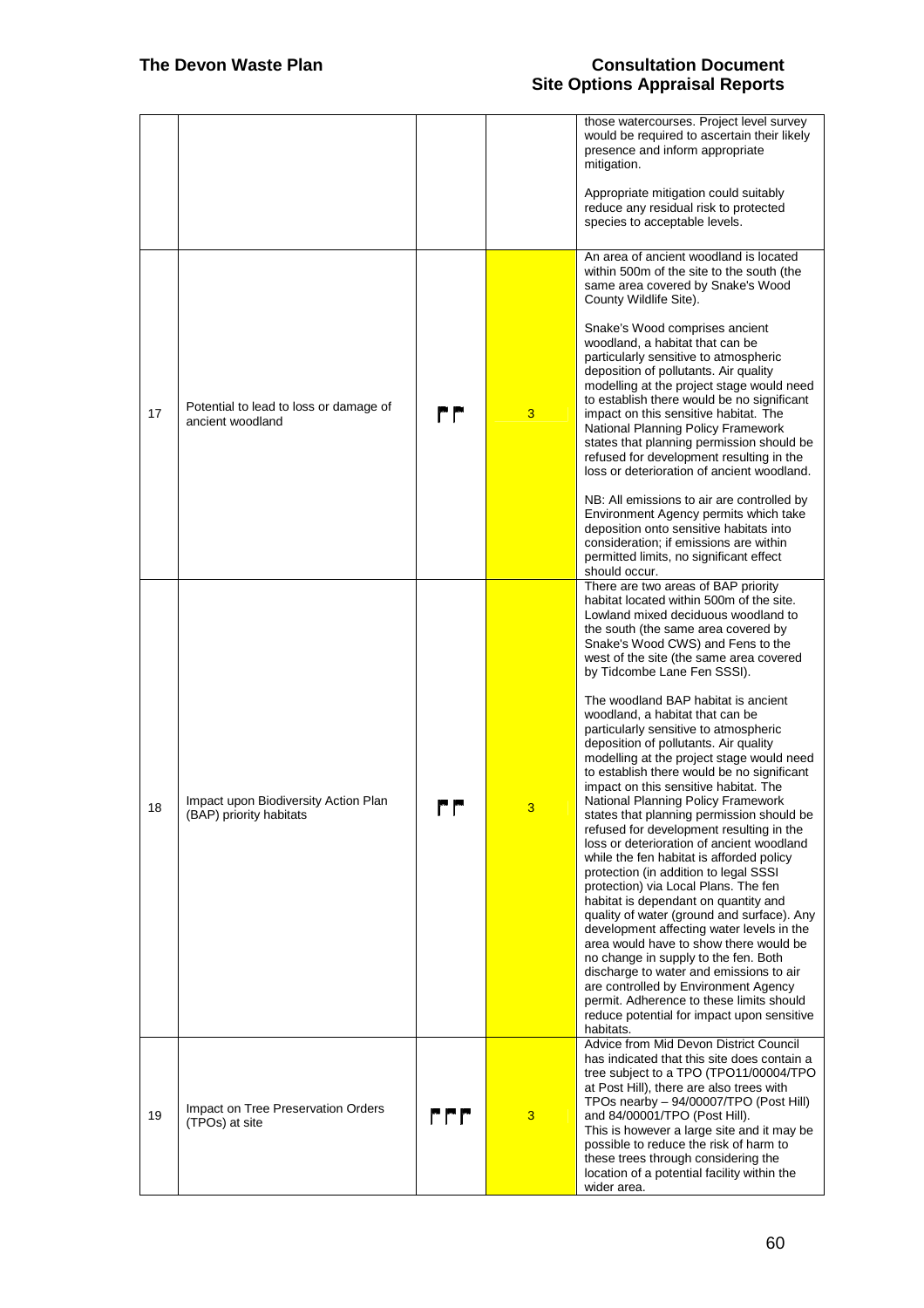| 20 | Impact on the Jurassic Coast World<br>Heritage Site (WHS)                            |    | 5              | The site is a considerable distance from<br>the Jurassic Coast WHS. Development of<br>the site presents no risk of harm to the<br>WHS.                                                                                                                                                                                                                                                                                                                                                                                                                                                                                                                                                                                                                                                                                                                                                                                                                                                                                    |
|----|--------------------------------------------------------------------------------------|----|----------------|---------------------------------------------------------------------------------------------------------------------------------------------------------------------------------------------------------------------------------------------------------------------------------------------------------------------------------------------------------------------------------------------------------------------------------------------------------------------------------------------------------------------------------------------------------------------------------------------------------------------------------------------------------------------------------------------------------------------------------------------------------------------------------------------------------------------------------------------------------------------------------------------------------------------------------------------------------------------------------------------------------------------------|
| 21 | Impact on a Regionally Important<br>Geological Site (RIGS)                           |    | 5              | The site does not contain RIGS and there<br>are no RIGS within 500m of the site. It is<br>therefore reasonable to conclude that<br>waste development of this site presents<br>no risk of harm to RIGS.                                                                                                                                                                                                                                                                                                                                                                                                                                                                                                                                                                                                                                                                                                                                                                                                                    |
| 22 | Impact on a geological Site of Special<br>Scientific Interest (SSSI)                 |    | 5              | The site does not contain a geological<br>SSSI and there are no geological SSSIs<br>within 500m of the site. It is therefore<br>reasonable to conclude that waste<br>development of this site presents no risk<br>of harm to geological SSSI.                                                                                                                                                                                                                                                                                                                                                                                                                                                                                                                                                                                                                                                                                                                                                                             |
| 23 | Potential impact on agricultural land<br>(avoiding the use of Grades 1, 2 and<br>3a) | rr | $\overline{2}$ | Discussions with Natural England have<br>underlined the potential for waste<br>management development to have a<br>varied severity of impact on agricultural<br>land according to the longevity of the<br>facility's presence. At this broad stage of<br>assessment it has been assumed that the<br>potential lifetime of all facilities is medium<br>term at approximately 25 years.<br>Natural England holds information relating<br>to agricultural land classification (ALC). A<br>detailed ALC survey of the site was<br>undertaken post 1988. This identified both<br>the north and south plots of the site as<br>being a variety of classifications, including<br>other, grade 1, 2, 3b, and 3a. As a result<br>development here will lead to the loss of<br>agricultural land. However, it should be<br>noted that this area is likely to be<br>developed as per the current allocation in<br>the District Council local planning policy,<br>irrespective of its potential inclusion in<br>waste planning policy. |
| 24 | Proximity to areas of contaminated land                                              |    | 4              | Comments from the Mid Devon District<br><b>Council Environmental Enforcement</b><br>Manager have stated that a former<br>infectious diseases hospital (1906) was<br>located at Post Hill within the site at<br>National Grid Reference 298553 113363.<br>This is low risk. The site was<br>subsequently used as a nursing home<br>and is currently in use as a hospice which<br>suggests that any contamination issues<br>have been overcome. No other<br>constraints have been identified. Historic<br>OS mapping does not identify any<br>additional current or former land uses on<br>the site which could potentially cause land<br>contamination. The accuracy of the<br>information cannot be guaranteed and<br>any waste proposal would require further<br>assessment.<br>There are no records of features which                                                                                                                                                                                                   |
| 25 | Proximity to areas of potential land<br>instability                                  |    | 5              | can potentially cause land instability<br>within the site. Furthermore, historic OS<br>mapping does not show any former<br>landuses which could cause land<br>instability.                                                                                                                                                                                                                                                                                                                                                                                                                                                                                                                                                                                                                                                                                                                                                                                                                                                |
| 26 | Impact on North Devon's Biosphere<br>Reserve                                         |    | 5              | The site is outside the Biosphere Reserve<br>Transition Zone and therefore a facility at<br>this location is unlikely to have an impact.                                                                                                                                                                                                                                                                                                                                                                                                                                                                                                                                                                                                                                                                                                                                                                                                                                                                                  |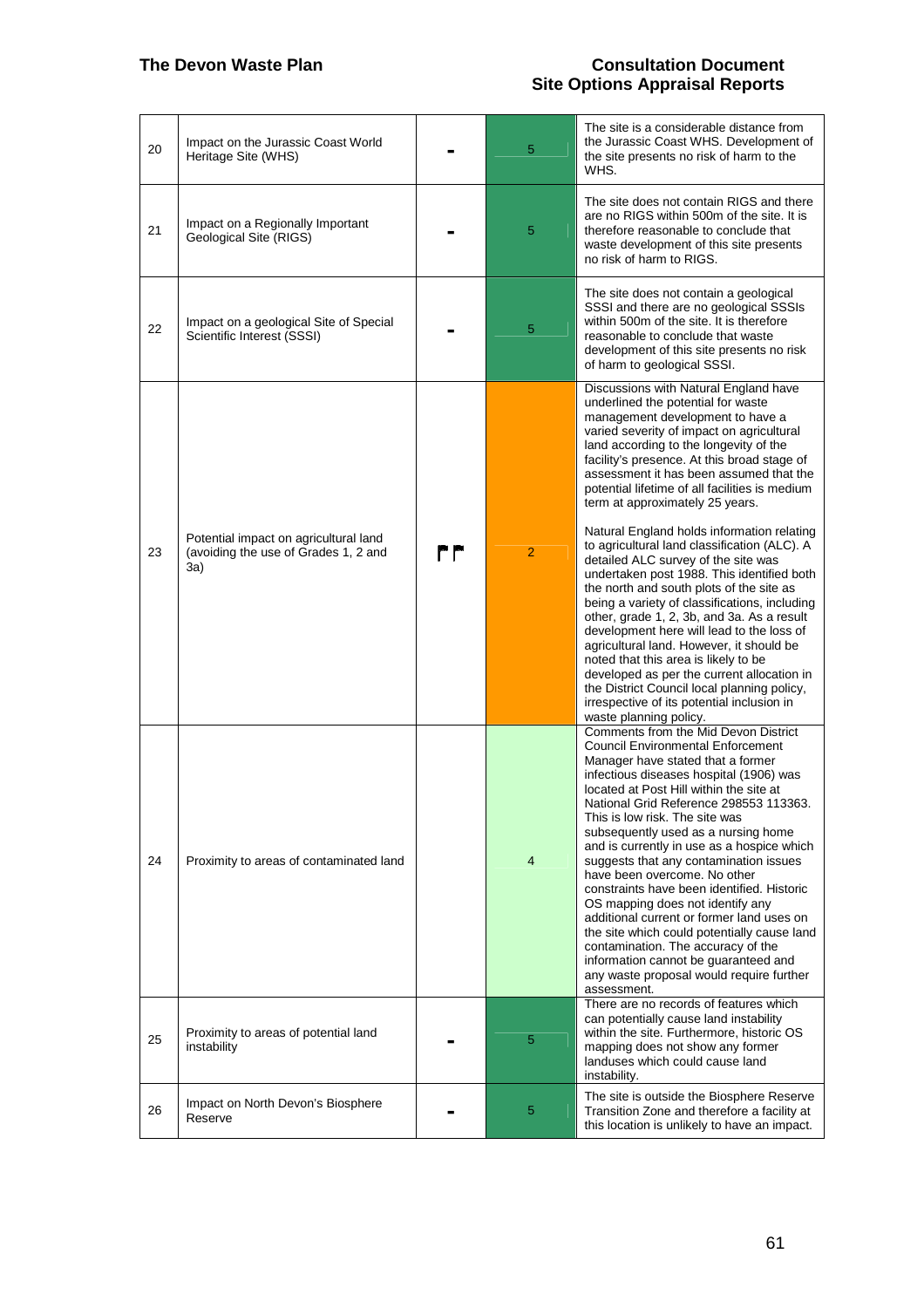| 27 | Impact on Areas of Outstanding Natural<br>Beauty (AONB) and/or National Park           | 5 | The site is not located within an AONB or<br>National Park. There is no protected<br>landscape within visual range of 5km.                                                                                                                                                                                                                                                                                                                                                                                                                                                                                                                                                                                                                                                                                                                                                                                                                                                                                                                                                                                                                                                                                                                                                                                                                                                                                                                                                                                                                                                                                                                                                                                                                                                                                                                                                                                                                         |
|----|----------------------------------------------------------------------------------------|---|----------------------------------------------------------------------------------------------------------------------------------------------------------------------------------------------------------------------------------------------------------------------------------------------------------------------------------------------------------------------------------------------------------------------------------------------------------------------------------------------------------------------------------------------------------------------------------------------------------------------------------------------------------------------------------------------------------------------------------------------------------------------------------------------------------------------------------------------------------------------------------------------------------------------------------------------------------------------------------------------------------------------------------------------------------------------------------------------------------------------------------------------------------------------------------------------------------------------------------------------------------------------------------------------------------------------------------------------------------------------------------------------------------------------------------------------------------------------------------------------------------------------------------------------------------------------------------------------------------------------------------------------------------------------------------------------------------------------------------------------------------------------------------------------------------------------------------------------------------------------------------------------------------------------------------------------------|
| 28 | Impact on Coastal Preservation Areas<br>(CPA), undeveloped coast and heritage<br>coast | 5 | The site is not located within a CPA, area<br>of undeveloped or heritage coast and<br>therefore there is no risk of harm.                                                                                                                                                                                                                                                                                                                                                                                                                                                                                                                                                                                                                                                                                                                                                                                                                                                                                                                                                                                                                                                                                                                                                                                                                                                                                                                                                                                                                                                                                                                                                                                                                                                                                                                                                                                                                          |
| 29 | Impact on landscape character and<br>quality                                           | 3 | The site is within the lowlands plains of<br>the Culm Valley Lowlands.<br>The landscape of the site is currently rural<br>farmland of high/medium sensitivity to<br>waste development. Mature hedgerows<br>and hedgerow trees are a distinctive<br>feature of the landscape, notably in the<br>area south of Blundells Road. A narrow<br>rural lane and scattered rural dwellings<br>fall within the site. The site is allocated for<br>mixed use development (policy AL/TIV/1)<br>in the Mid Devon Allocations and<br>Infrastructure Development Plan<br>Document and will be subject to a<br>masterplanning exercise. Given that<br>future development is going to<br>significantly change the landscape<br>character from rural to predominantly<br>urban anyway, the site would be of<br>medium landscape sensitivity to waste<br>development in such a context.<br>Should part of the site be allocated for an<br>industrial estate, waste development that<br>is comparable in scale to an industrial unit<br>could in principle be accommodated<br>without harming the character or quality of<br>the landscape and townscape context.<br>Large scale waste development with a tall<br>stack could have a negative impact on the<br>landscape or future townscape character<br>of the area, detracting from the quality of<br>local views, although some areas of the<br>site are less sensitive than others (see<br>below).<br>Scope for mitigation:<br>Given the significant loss of high local<br>quality rural landscape resulting from the<br>urban extension, it is anticipated that the<br>planned urban areas will be of the highest<br>design quality that is sympathetic to the<br>landscape and townscape character<br>context. It is hoped that the area south of<br>Blundells Road is masterplanned to allow<br>retention of good quality mature<br>hedgerow trees, retaining existing<br>important hedgerows and green lanes, |
|    |                                                                                        |   | supplemented by strategic landscaping<br>and tree planting. Such green<br>infrastructure would help screen and<br>integrate waste development whilst<br>benefiting wildlife and amenity, and<br>allowing retention of views within the new<br>urban areas to the surrounding rim of<br>rural hills to provide a sense of place. It<br>would also protect the wooded landscape<br>character and deliver other multiple<br>benefits including regulating climate and<br>reducing surface water runoff.                                                                                                                                                                                                                                                                                                                                                                                                                                                                                                                                                                                                                                                                                                                                                                                                                                                                                                                                                                                                                                                                                                                                                                                                                                                                                                                                                                                                                                               |
|    |                                                                                        |   | Waste development with a large area (2-5)<br>hectares) would be better accommodated<br>in the north-western part, because:<br>a) its footprint could affect fewer trees and                                                                                                                                                                                                                                                                                                                                                                                                                                                                                                                                                                                                                                                                                                                                                                                                                                                                                                                                                                                                                                                                                                                                                                                                                                                                                                                                                                                                                                                                                                                                                                                                                                                                                                                                                                        |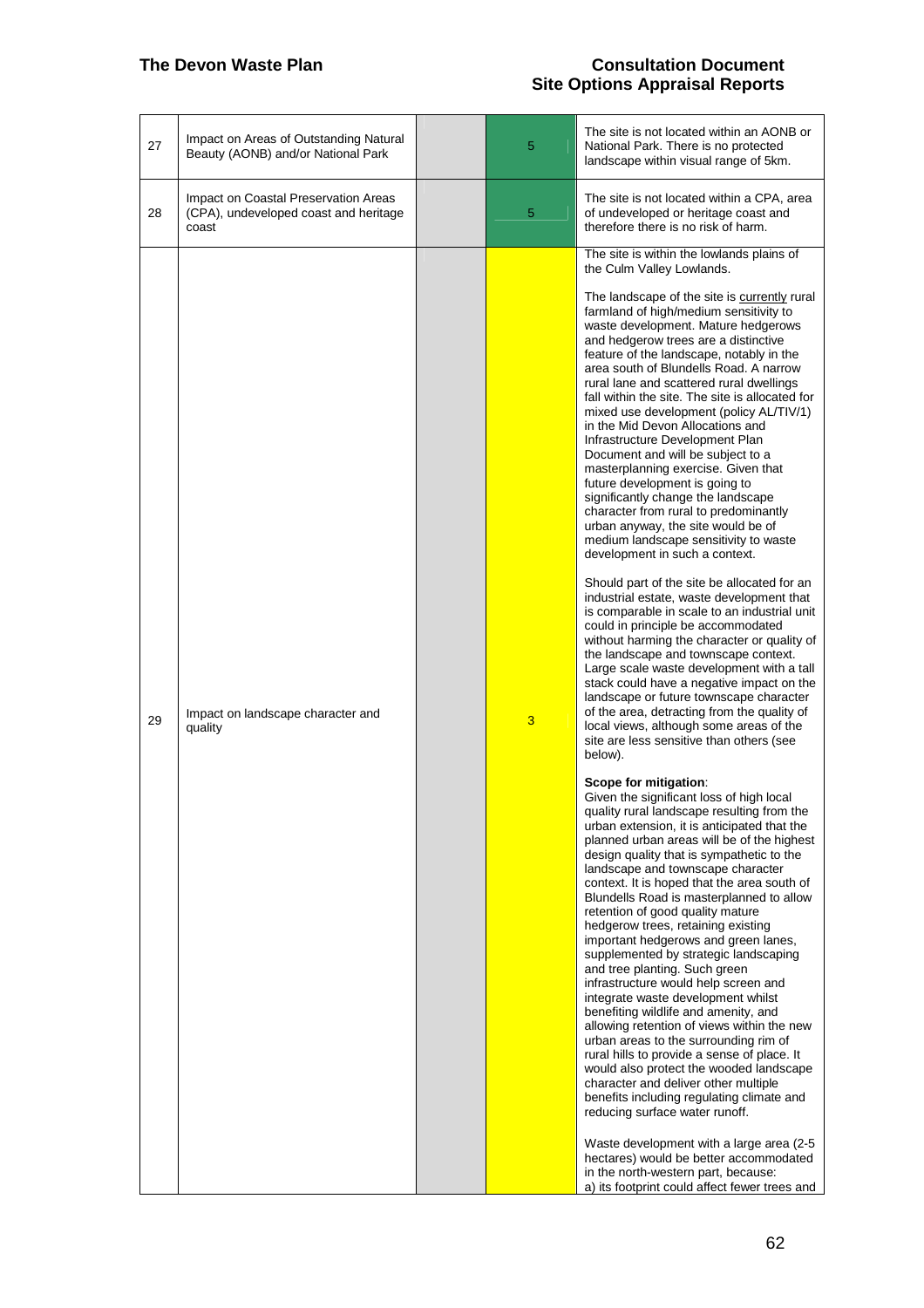|    |                                                                                                            |    |                | other retained Green Infrastructure;<br>b) the landscape quality is relatively<br>lower, being already influenced by the<br>A361;<br>c) there would be a closer visual<br>relationship between existing larger scale<br>buildings of Tiverton Business Park to the<br>west.<br>d) Waste development should be located<br>as far as practically possible from the<br>Grand Western Canal (Country Park and<br>County Wildlife Site) and Tidcombe Lane<br>Fen (SSSI).<br>The northern part is also lower lying<br>therefore taller structures would be less<br>prominent than in the central part of the<br>southern site which is elevated and<br>therefore more visually prominent. Tall<br>stacks and very large structures could<br>have a wide visual influence that could<br>result in significant effects on sensitive<br>rural views within the Culm Valley<br>Lowlands (including from Grand Western<br>canal country park and picnic sites) and<br>elevated areas of Bampton and Beer<br>Downs to the north (including from<br>Knightshayes Court- historic parkland)<br>and Cullompton Rolling Farmland area to<br>the south which overlook the site. |
|----|------------------------------------------------------------------------------------------------------------|----|----------------|----------------------------------------------------------------------------------------------------------------------------------------------------------------------------------------------------------------------------------------------------------------------------------------------------------------------------------------------------------------------------------------------------------------------------------------------------------------------------------------------------------------------------------------------------------------------------------------------------------------------------------------------------------------------------------------------------------------------------------------------------------------------------------------------------------------------------------------------------------------------------------------------------------------------------------------------------------------------------------------------------------------------------------------------------------------------------------------------------------------------------------------------------------------|
| 30 | Impact on dark skies                                                                                       |    | 5              | According to the 2003 CPRE data, the<br>site is located within an area recognised<br>as 'brighter'. As such development in this<br>area is unlikely to have an impact on dark<br>skies.                                                                                                                                                                                                                                                                                                                                                                                                                                                                                                                                                                                                                                                                                                                                                                                                                                                                                                                                                                        |
| 31 | Impact upon Registered Historic Parks<br>and Gardens including setting                                     |    | 4              | Long distance views to and from<br>Knightshayes will need to be assessed for<br>any impacts and appropriate mitigation<br>will be required.                                                                                                                                                                                                                                                                                                                                                                                                                                                                                                                                                                                                                                                                                                                                                                                                                                                                                                                                                                                                                    |
| 32 | Impact on registered battlefields<br>including setting                                                     |    | 5              | Nothing within 1km of site.<br>No risk of harm.                                                                                                                                                                                                                                                                                                                                                                                                                                                                                                                                                                                                                                                                                                                                                                                                                                                                                                                                                                                                                                                                                                                |
| 33 | Impact on Scheduled Ancient<br>Monuments (SAM) and archaeology of<br>equivalent status (including setting) | rr | $\overline{2}$ | There is a SAM described as "Long<br>barrow immediately north of Blenheim<br>House, 310m south west of Putson<br>Cross" located to the north of the site.<br>The area covered by the SAM has been<br>omitted from the site boundary in order to<br>reduce the risk of harm. Whilst this<br>mitigates the potential for a direct impact,<br>there could be impacts on setting,<br>including associated prehistoric<br>archaeology.<br>Mitigation: Pre-determination<br>archaeological evaluation would be<br>required. Recording will be needed<br>should planning consent be granted for<br>any subsequent detailed proposals in<br>future. Possibility of work to enhance<br>monument and setting.                                                                                                                                                                                                                                                                                                                                                                                                                                                            |
| 34 | Impact on Cornwall and West Devon<br>Mining Landscape World Heritage Site<br>and setting                   |    | 5              | Nothing within 1km of site.<br>No risk of harm.                                                                                                                                                                                                                                                                                                                                                                                                                                                                                                                                                                                                                                                                                                                                                                                                                                                                                                                                                                                                                                                                                                                |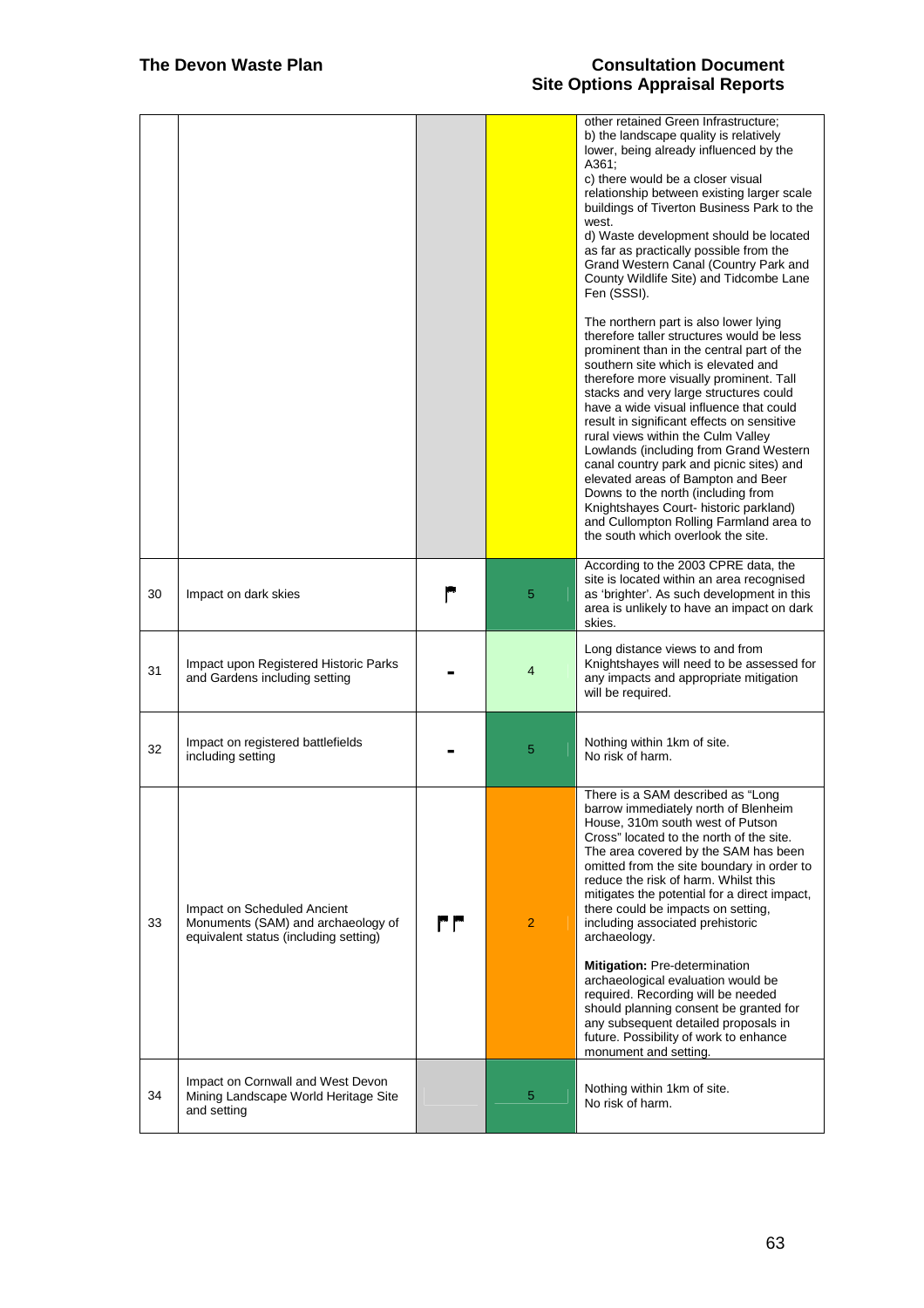| 35 | Impact on Grade I / II* and II listed<br>buildings including setting                                                                                           | rrr   | $\overline{4}$ | The site contains a listed building; grade<br>2 Prowses Farmhouse. There are only a<br>small number (14) of additional listed<br>buildings located within 1km of the site<br>boundary.<br>No direct impact. Impacts of specific<br>proposals on setting would need to be<br>assessed.<br>Mitigation: This would be likely to be<br>covered by a masterplan for the area and<br>design and screening/landscaping would<br>mitigate impacts.                                                                                                                                                                                                                                                                                                                                                                                                                                                                                                                                                                                                                                                                                                                                                                |
|----|----------------------------------------------------------------------------------------------------------------------------------------------------------------|-------|----------------|-----------------------------------------------------------------------------------------------------------------------------------------------------------------------------------------------------------------------------------------------------------------------------------------------------------------------------------------------------------------------------------------------------------------------------------------------------------------------------------------------------------------------------------------------------------------------------------------------------------------------------------------------------------------------------------------------------------------------------------------------------------------------------------------------------------------------------------------------------------------------------------------------------------------------------------------------------------------------------------------------------------------------------------------------------------------------------------------------------------------------------------------------------------------------------------------------------------|
| 36 | Potential loss of or damage to non-<br>designated heritage assets (including<br>locally listed buildings, locally listed<br>parks and gardens and archaeology) | r r r | $\overline{2}$ | The northern part of the site contains four<br>areas containing non designated heritage<br>assets. These are described as:<br>Undated square enclosure<br>1.<br>north of Putson Cross<br>Neolithic long barrow north of<br>2.<br><b>Blenheim House</b><br>Prehistoric ring ditch north west<br>3.<br>of Blundell's Preparatory<br>School<br>Two possible conjoined<br>4.<br>enclosures north of Putson<br>Cottages<br>The area contains a significant<br>concentration of archaeological sites of<br>prehistoric date. These include the above<br>sites as well as additional features<br>identified in a recent geophysical survey.<br>The site also includes scatters of<br>prehistoric stone tools. They are likely to<br>be of at least county importance, but are<br>associated with Scheduled sites such as<br>the long barrow and a bowl barrow north<br>of the A361. There is also the site of a<br>medieval chapel and other evidence of a<br>shrunken settlement around West<br>Manley.<br>Mitigation: Archaeological evaluation is<br>likely to be needed pre-determination,<br>with a programme of recording should<br>planning consent be granted for any<br>subsequent proposals in future. |
| 37 | Impact on Conservation Areas (CA)                                                                                                                              | rr    | 4              | Grand Western Canal CA extends around<br>the site to the east and south within<br>500m.<br>Impacts of specific proposals on the<br>setting of the CA will need to be<br>assessed.                                                                                                                                                                                                                                                                                                                                                                                                                                                                                                                                                                                                                                                                                                                                                                                                                                                                                                                                                                                                                         |
| 38 | Proximity and impact upon surface<br>water bodies and surface water courses                                                                                    | rrr   | 3              | The EA's GIS layer of detailed river<br>network indicates a water course<br>extending into the southern part of the<br>site.<br>Within the south-west corner of the site<br>mapping indicates a potential wetland<br>environment which would need to be<br>protected from any runoff from the<br>proposed development.<br>Any development in the area should not<br>increase any runoff into the local<br>watercourses. Any associated<br>infrastructure with the development could<br>also increase the risk of surface runoff.<br>which could carry any pollution from the<br>site                                                                                                                                                                                                                                                                                                                                                                                                                                                                                                                                                                                                                      |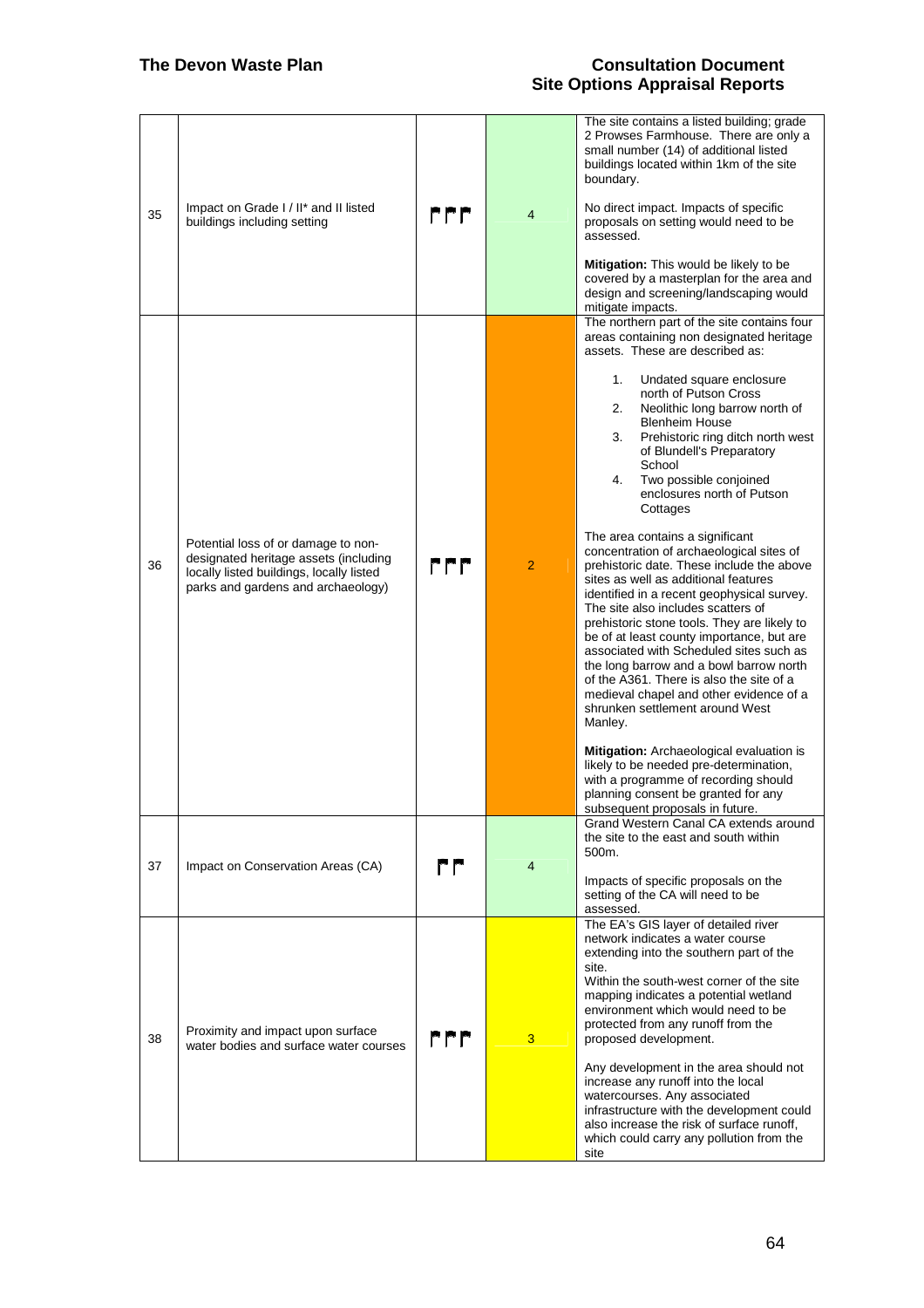| 39 | Proximity and impact on public or<br>private water sources (ground and<br>surface water) | rr  | $\overline{4}$ | Part of the site is located within a<br>Secondary A Aquifer superficial deposits<br>designation and the whole site is within a<br>Secondary A Aquifer bedrock<br>designation. Permeable geology layers<br>may be capable of supporting water<br>supplies at a local rather than strategic<br>scale, and in some cases forming an<br>important source of base flow to rivers.<br>These are generally aquifers formerly<br>classified as minor aquifers.<br>The site is not within the Groundwater<br>Source Protection Zones.                                                                                                                                                                                                                                                                                                                                                                                                                                                                                                                                                                                                                                                                                                                                                                                                                                                                                                                                                                                                                                                                                                                                                                                                                                                                                         |
|----|------------------------------------------------------------------------------------------|-----|----------------|----------------------------------------------------------------------------------------------------------------------------------------------------------------------------------------------------------------------------------------------------------------------------------------------------------------------------------------------------------------------------------------------------------------------------------------------------------------------------------------------------------------------------------------------------------------------------------------------------------------------------------------------------------------------------------------------------------------------------------------------------------------------------------------------------------------------------------------------------------------------------------------------------------------------------------------------------------------------------------------------------------------------------------------------------------------------------------------------------------------------------------------------------------------------------------------------------------------------------------------------------------------------------------------------------------------------------------------------------------------------------------------------------------------------------------------------------------------------------------------------------------------------------------------------------------------------------------------------------------------------------------------------------------------------------------------------------------------------------------------------------------------------------------------------------------------------|
| 40 | Proximity to and impact upon Flood<br>Zones 2 and 3                                      | rrr | $\overline{4}$ | Flood zone 2 enters a small section of the<br>north-west corner of the site associated<br>with the River Lowman. Flood Zone 3<br>enters the site just within the south west<br>corner of the proposed development.<br>This covers only a very small part of the<br>site.<br>PPS25 practice guide advises that all<br>areas within Zone 3 should be considered<br>as Zone 3b (functional floodplain) unless,<br>or until, an appropriate site specific<br>assessment shows to the satisfaction of<br>the Environment Agency that it can be<br>considered as falling within Zone 3a (High<br>Probability).<br>All development affects flood risk<br>conditions; development increases<br>impermeable surface area, reduces<br>infiltration and alters natural drainage<br>patterns, affecting the flow and velocity of<br>run off into rivers and streams. It is<br>essential to ensure that these flood risk<br>conditions are not adversely affected<br>when development occurs. This should<br>be achieved through a sequential<br>approach to flood risk. The risk-based<br>sequential approach is a means by which<br>to steer new development to areas that<br>have the lowest likelihood of flooding.<br>This provides the most sustainable<br>approach to dealing with flood risk,<br>avoidance. The Waste Development Plan<br>Documents: Strategic Flood Risk<br>Assessment provides the evidence base<br>as a tool to apply the sequential approach<br>to inform decisions on the determination<br>of future waste planning applications<br>combined with site specific flood risk<br>assessments.<br>It should be noted that Flood Zones have<br>not been determined for minor<br>watercourse that drain catchment areas<br>less then 3sq km or areas that may be<br>susceptible to surface water flooding. |
| 41 | Impact upon ground water flooding<br>vulnerability                                       | rrr | $\overline{2}$ | The site is located within an area with a<br>susceptibility to groundwater flooding risk<br>of $>=75%$ .<br>Consideration of Areas Susceptible to<br>Groundwater Flooding was based on a<br>strategic scale map showing groundwater<br>flood areas on a 1km square grid. In<br>common with the majority of datasets<br>showing areas which may experience<br>groundwater emergence, this dataset<br>covers a large area of land, and only<br>isolated locations within the overall<br>susceptible area are actually likely to<br>suffer the consequences of groundwater<br>flooding. The data should not be                                                                                                                                                                                                                                                                                                                                                                                                                                                                                                                                                                                                                                                                                                                                                                                                                                                                                                                                                                                                                                                                                                                                                                                                          |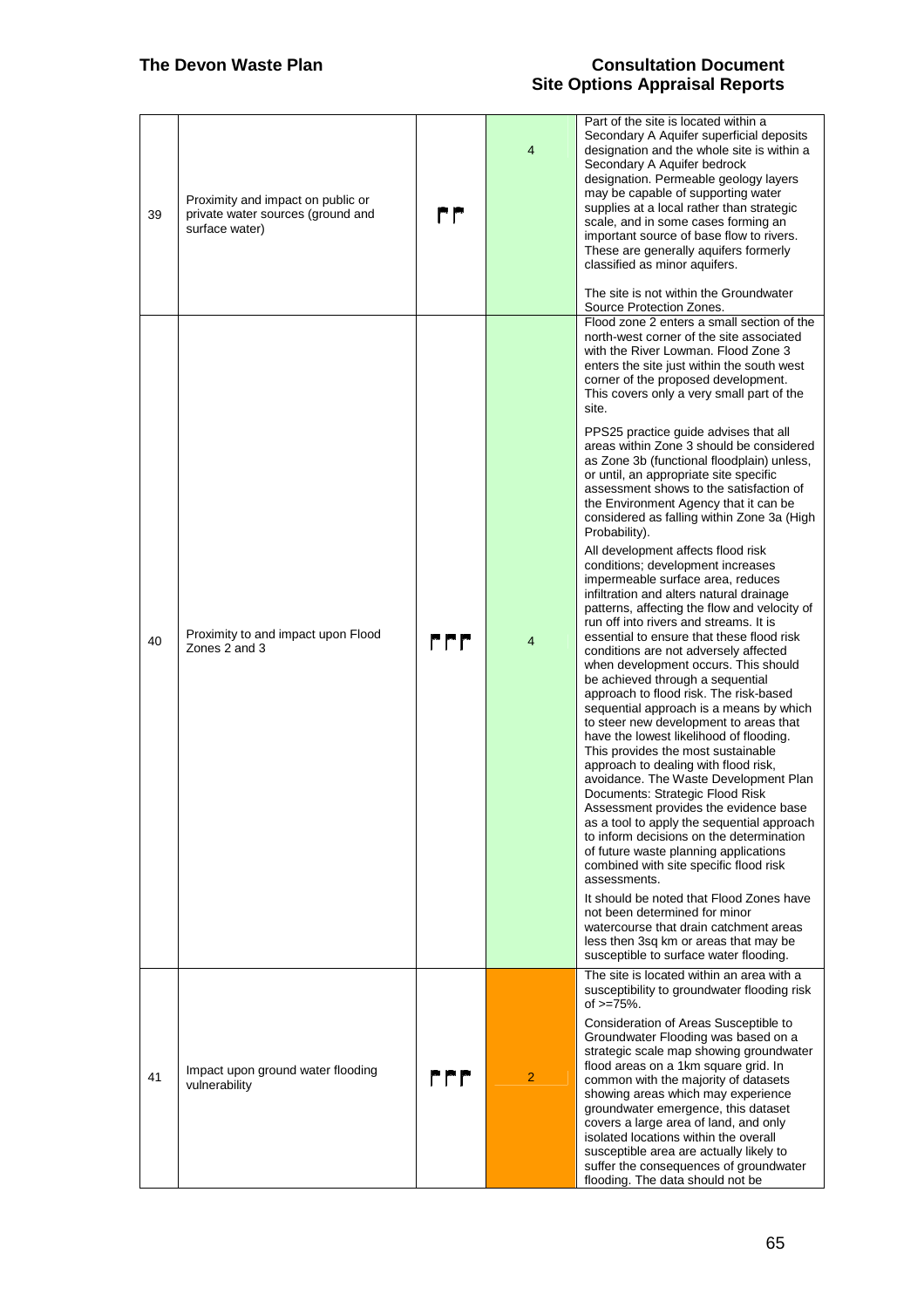$\overline{a}$ 

|    |                                                                   |       |   | interpreted as identifying areas where<br>groundwater is actually likely to flow or<br>pond, thus causing flooding, but may be<br>of use in identifying, for example, where<br>further studies may be useful.<br>A minimum of 12 months' groundwater<br>monitoring is required to assess the<br>groundwater characteristics found at each<br>individual site in order for an informed<br>decision to be made on the conditions.                                                                                                                                                                                                                                                                                                                                                                                                                                                                                                                                                                                                                                                                                                                                                                                                                                                                                                                                                                                         |
|----|-------------------------------------------------------------------|-------|---|-------------------------------------------------------------------------------------------------------------------------------------------------------------------------------------------------------------------------------------------------------------------------------------------------------------------------------------------------------------------------------------------------------------------------------------------------------------------------------------------------------------------------------------------------------------------------------------------------------------------------------------------------------------------------------------------------------------------------------------------------------------------------------------------------------------------------------------------------------------------------------------------------------------------------------------------------------------------------------------------------------------------------------------------------------------------------------------------------------------------------------------------------------------------------------------------------------------------------------------------------------------------------------------------------------------------------------------------------------------------------------------------------------------------------|
| 42 | Impact upon surface water flooding<br>vulnerability <sup>10</sup> | r r r | 3 | There are areas susceptible to surface<br>water > 0.3m deep along the watercourse<br>that runs through the Southern section of<br>the site.<br>Potential surface water also in the<br>northern section of the site, up to >0.3m<br>deep close to the A361.<br>Any associated infrastructure with any<br>development could increase the risk of<br>surface water flooding. The topography of<br>the area also suggests that this low<br>section of the site will be vulnerable to<br>surface water ponding.<br>A surface water drainage strategy is<br>required for all sites to deal with any<br>potential increase in surface water runoff<br>generated by a new development, which<br>includes for climate change. New<br>developments should not increase the<br>rate of runoff from a site's undeveloped<br>state. Surface water flooding often occurs<br>during extreme rainfall events when the<br>capacity of conventional piped drainage<br>systems are exceeded. Sustainable<br>drainage systems (SuDS) require a new<br>approach to surface water management,<br>moving away from traditional piped<br>drainage systems promoting wider<br>environmental objectives, including<br>amenity and biodiversity, as well as<br>meeting the requirements of new<br>legislation. SuDS aim to replicate natural<br>drainage to control the flows at source,<br>helping to manage flood risk and pollution<br>control. |
| 43 | Historic flooding vulnerability                                   | r r r | 3 | There have been historic flood events<br>identified within the proposed site<br>boundary. These relate to surface water<br>flooding of the fields. This ties in with the<br>areas of deep surface water vulnerability<br>as indicated within the surface water<br>maps above.<br>There are records of historic fluvial<br>flooding associated with the River<br>Lowman on the 10/12/1960 and<br>07/12/2000 slightly encroaching onto the<br>site within the north -west boundary of the<br>site.<br>Historic flood evidence should be used in<br>conjunction with development proposals.                                                                                                                                                                                                                                                                                                                                                                                                                                                                                                                                                                                                                                                                                                                                                                                                                                |

 $10$  Locally agreed surface water information is available for Great Torrington, Tavistock, Teignmouth, Horrabridge & Yelverton, Rockbeare and Ottery St Mary (assessed using Areas Susceptible to Surface Water Flooding). Therefore, this more locally specific data will be used at Stage Two for potential sites within areas.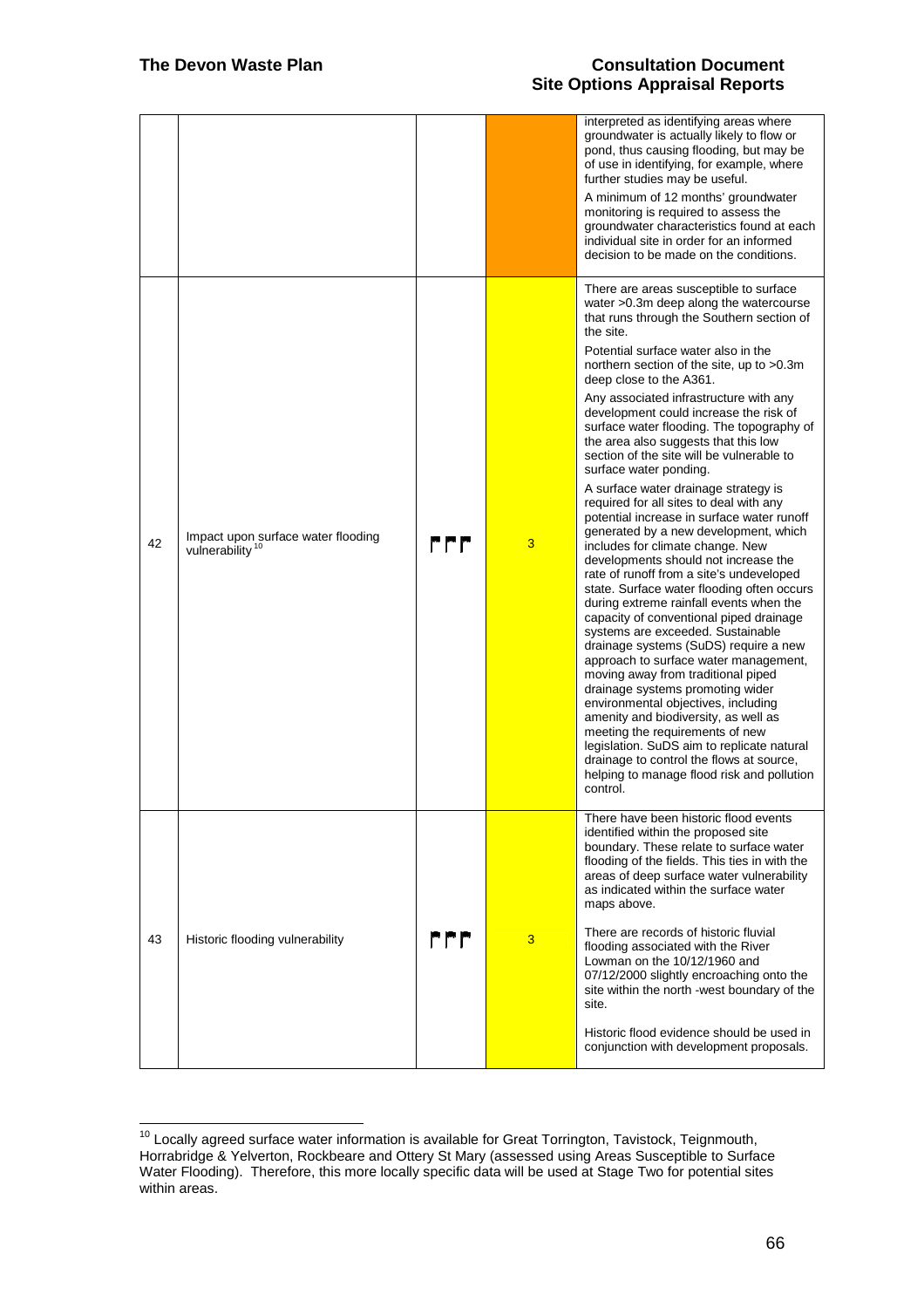| 44 | Impact on Air Quality Management<br>Areas (AQMAs)(including proposed) | $\overline{4}$ | There are no AQMAs in close proximity to<br>the site. A site at this location could serve<br>Mid Devon, East Devon and potentially<br>northern Devon. Depending on vehicle<br>routing, waste management development<br>at this site could have an impact on the<br>AQMAs at Crediton, Cullompton and<br>Exeter although these impacts are<br>unlikely to be significant.                                                                                                                                                                    |
|----|-----------------------------------------------------------------------|----------------|---------------------------------------------------------------------------------------------------------------------------------------------------------------------------------------------------------------------------------------------------------------------------------------------------------------------------------------------------------------------------------------------------------------------------------------------------------------------------------------------------------------------------------------------|
| 45 | Impact on level of tranquillity at site                               | 3              | According to the 2007 CPRE data, part of<br>the site is located within an area<br>recognised for having disrupted<br>tranguillity (yellow on the GIS layer)<br>however, most is more of an orange<br>colour, indicating low tranguillity. The<br>tranguillity scores at the site range from<br>80 to 126, owing to the location of the site<br>on the edge of Tiverton and an industrial<br>estate and close proximity to the A361.<br>Tranquillity to the east of the site could be<br>disrupted to a degree by waste<br>development here. |

**Aggregated Stage 3 Score for constraints criteria: 164** 

# **Consideration of opportunity criteria**

| 46 | Located within existing industrial estate <sup>11</sup>                       |            | $\overline{2}$ | Although the site is an allocated site for<br>future mixed-use development, there is<br>not an industrial estate on site currently.<br>However, the site is within approximately<br>400m of Tiverton Business Park to the<br>northeast which may provide some<br>opportunities through similar and<br>compatible landuses and local heat<br>demand.                                                                                                                                                                                                                                                                                                                                                                                                    |
|----|-------------------------------------------------------------------------------|------------|----------------|--------------------------------------------------------------------------------------------------------------------------------------------------------------------------------------------------------------------------------------------------------------------------------------------------------------------------------------------------------------------------------------------------------------------------------------------------------------------------------------------------------------------------------------------------------------------------------------------------------------------------------------------------------------------------------------------------------------------------------------------------------|
| 47 | Alignment with District DPD allocation<br>for employment land (B2 or B8) $12$ | <b>MAR</b> | 4              | The entire site is allocated in District<br>Council Local Development Framework.<br>There is significant opportunity to<br>masterplan the allocation to incorporate a<br>recovery facility and plan for a district<br>heating scheme whilst managing and<br>reducing impact. A recovery facility could<br>deliver significant benefits for the<br>allocation in sustainability terms. A facility<br>could also assist funding of highway<br>infrastructure. The large scale of the<br>allocation and mix of uses would suit<br>linking up with this type of facility and<br>would provide a local market for heat /<br>power. Access and infrastructure issues<br>would need to be addressed as already<br>identified in local planning documentation. |
| 48 | Site within previously developed land                                         |            | $\overline{2}$ | The majority of the site is in agricultural<br>use and is largely greenfield. There is<br>limited opportunity to develop on<br>previously developed land in this area.                                                                                                                                                                                                                                                                                                                                                                                                                                                                                                                                                                                 |
| 49 | Potential to restore, or utilise unrestored<br>land at former quarries        |            |                | Site is not a mineral site therefore there is<br>no opportunity to make use of a former<br>minerals working area.                                                                                                                                                                                                                                                                                                                                                                                                                                                                                                                                                                                                                                      |

<sup>&</sup>lt;sup>11</sup> Not applicable for consideration of landfill or land raise sites

 $12$  Not applicable for consideration of landfill or land raise sites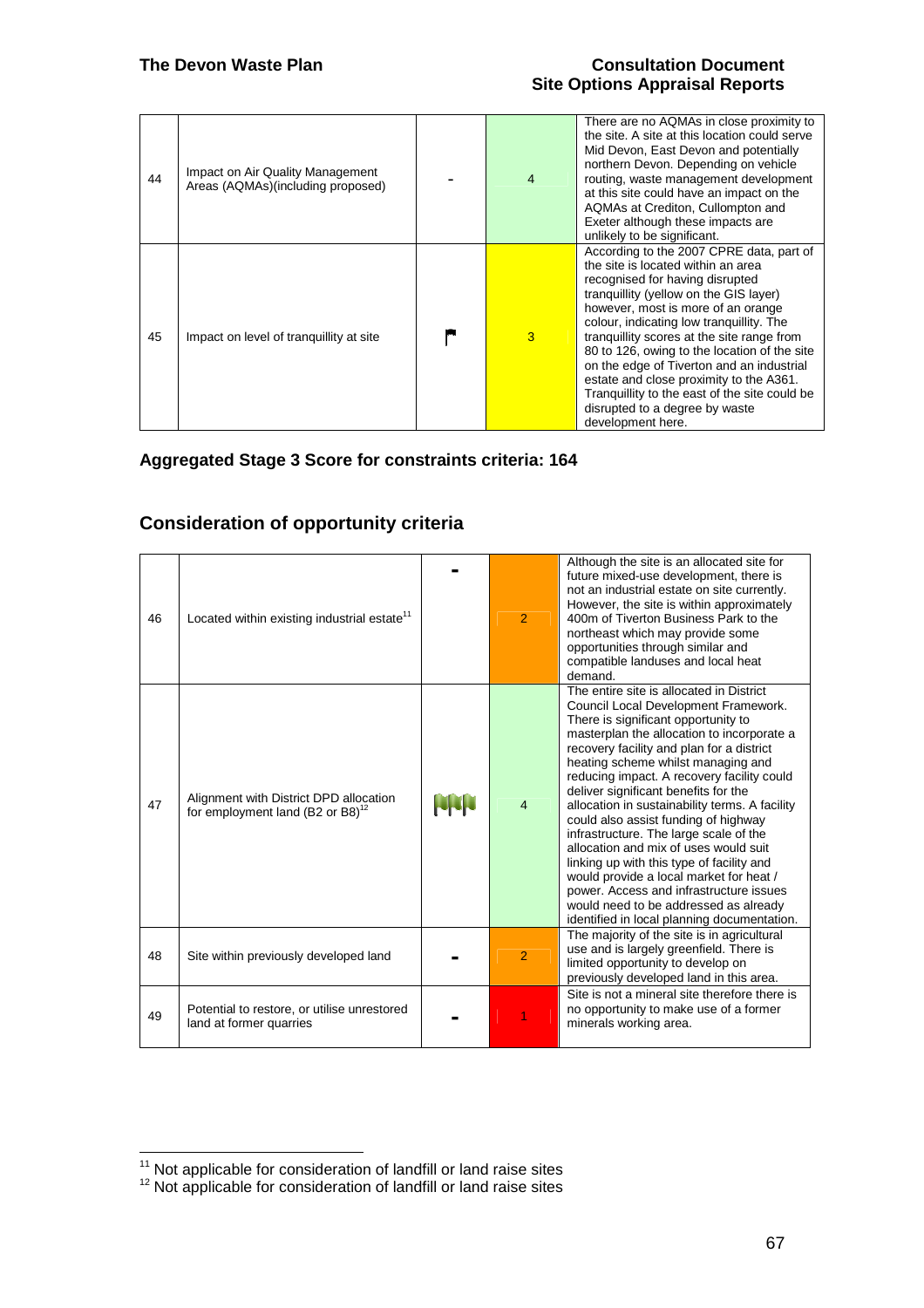| 50 | Potential for alternative modes of<br>transport (rail or water)  | H           |                | Realistically there is no potential for<br>transportation of waste to and from the<br>site by alternative modes.<br>The Great Western main line is located<br>approximately 5km to the east of the site,<br>but there is currently no railway siding at<br>this location and no land identified to<br>deliver one.                                                                                                                                                                                                                                                                                                                                                                                                                                                                                                       |
|----|------------------------------------------------------------------|-------------|----------------|--------------------------------------------------------------------------------------------------------------------------------------------------------------------------------------------------------------------------------------------------------------------------------------------------------------------------------------------------------------------------------------------------------------------------------------------------------------------------------------------------------------------------------------------------------------------------------------------------------------------------------------------------------------------------------------------------------------------------------------------------------------------------------------------------------------------------|
| 51 | Access to the strategic road network                             | <b>POPU</b> | $\overline{4}$ | The site is bounded to the north by the<br>A361. Whilst currently there is no direct<br>access into the site from this point, as part<br>of the delivery of the wider site, there are<br>potential plans to deliver a new junction on<br>the A361. There is likely to be a need for<br>improvements to M5 J27 in order to<br>ensure safe operation.                                                                                                                                                                                                                                                                                                                                                                                                                                                                      |
| 52 | Ability to export electricity and/or gas to<br>the national grid |             | 4              | Electricity - high/medium<br>The national grid overhead power lines<br>are located approximately 5km to the east<br>of the site.<br>The Primary System Design Engineer in<br>the Primary System Design Team at<br>Western Power Distribution scored this<br>site as having a significant opportunity to<br>export electricity. Constraints are not likely<br>to be substantial and therefore this site<br>scored high/medium.<br>Gas - high/medium<br>The nearest gas infrastructure present is a<br>low pressure pipeline. This type of<br>infrastructure is not generally suitable for<br>the export of gas. The nearest suitable<br>pipeline is an intermediate pipeline located<br>approximately 420m from the site. There<br>are no identified constraints which may<br>reduce the realisation of this opportunity. |
| 53 | Ability to export heat to local user                             | <b>NNN</b>  | 3              | The site does not currently have a high<br>heat demand, however, as the urban<br>extension is delivered this site holds great<br>potential for the installation of district<br>heating and Combined Heat and Power.<br>Installing infrastructure in the early stages<br>of the development will keep costs down<br>and ensure benefits are maximised.                                                                                                                                                                                                                                                                                                                                                                                                                                                                    |

**Aggregated Stage 3 Score for opportunity criteria: 21**